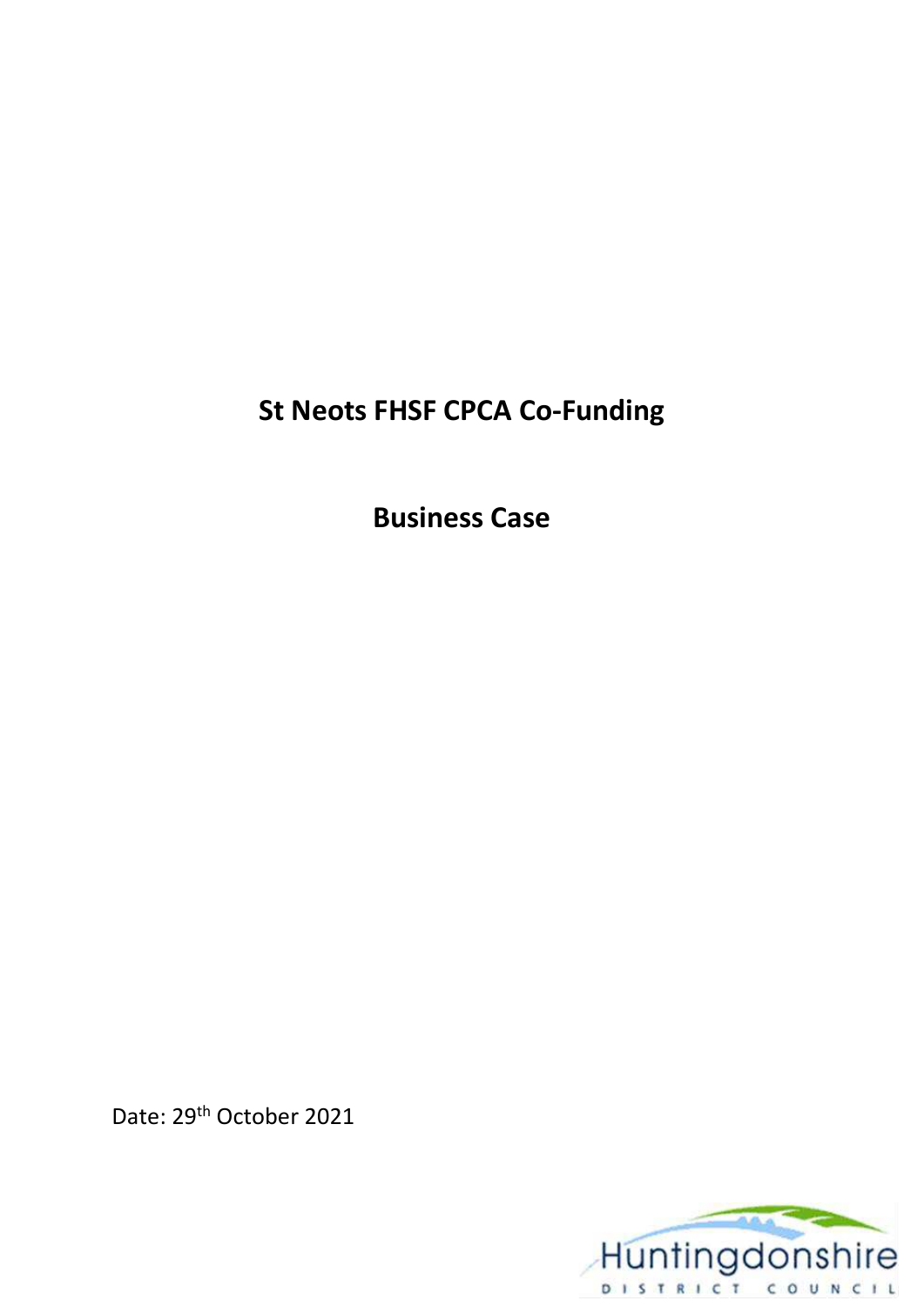### **Key Details**

Programme/Project Sponsor: Clara Kerr

#### **Version Control**

| Version | Date                     | Summary of Change                 | Author                  |
|---------|--------------------------|-----------------------------------|-------------------------|
| 0.1     | 31/08/2021   First issue |                                   | Emma Taylor             |
| 0.2     |                          | 23/09/2021   Review comments      | <b>Domenico Cirillo</b> |
| 0.3     |                          | 13/10/2021   Revisions based upon | <b>Seamus Cleary</b>    |
|         |                          | DC comments                       |                         |
| 0.4     |                          | $29/10/2021$ Revisions based on   | <b>Seamus Cleary</b>    |
|         |                          | 21/10 comments by DC              |                         |

#### **Distribution**

This document has been distributed to

| Name             | Role                        | Date of issue | Version |
|------------------|-----------------------------|---------------|---------|
| Domenico Cirillo | CPCA Programme   31/08/2021 |               | v.01    |
|                  | Manager                     |               |         |
| Clara Kerr       | Programme                   | 31/08/2021    | v.01    |
|                  | Manager                     |               |         |

Filename: St Neots FHSF Co-funding Business Case v.01

Location: Teams/St Neots Regeneration Programme/FHSF/Transport/CPCA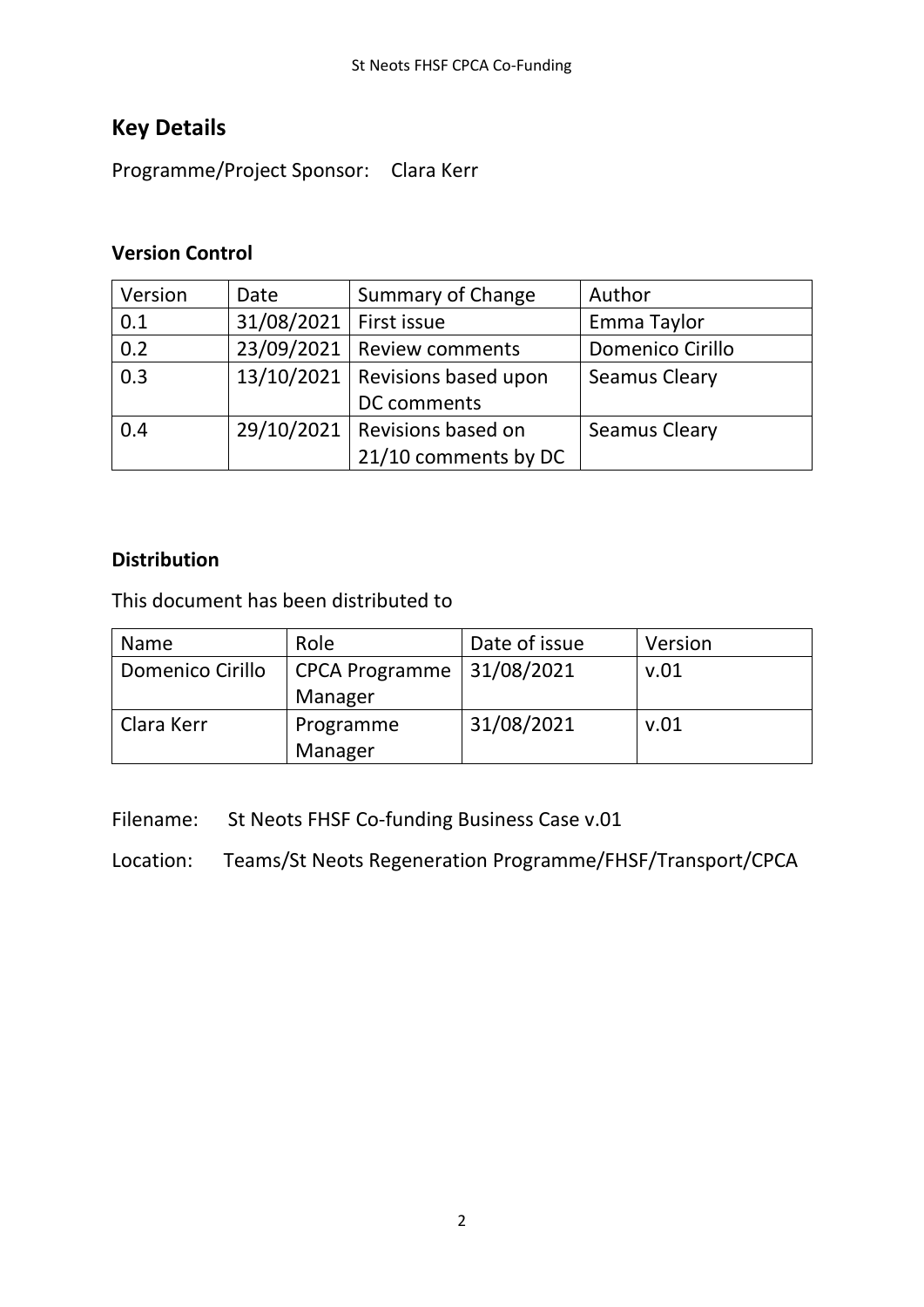# Table of Contents

| 6.0 MANAGEMENT CASE …………………………………………………………………………………… 19 |  |
|---------------------------------------------------------|--|
|                                                         |  |
|                                                         |  |
|                                                         |  |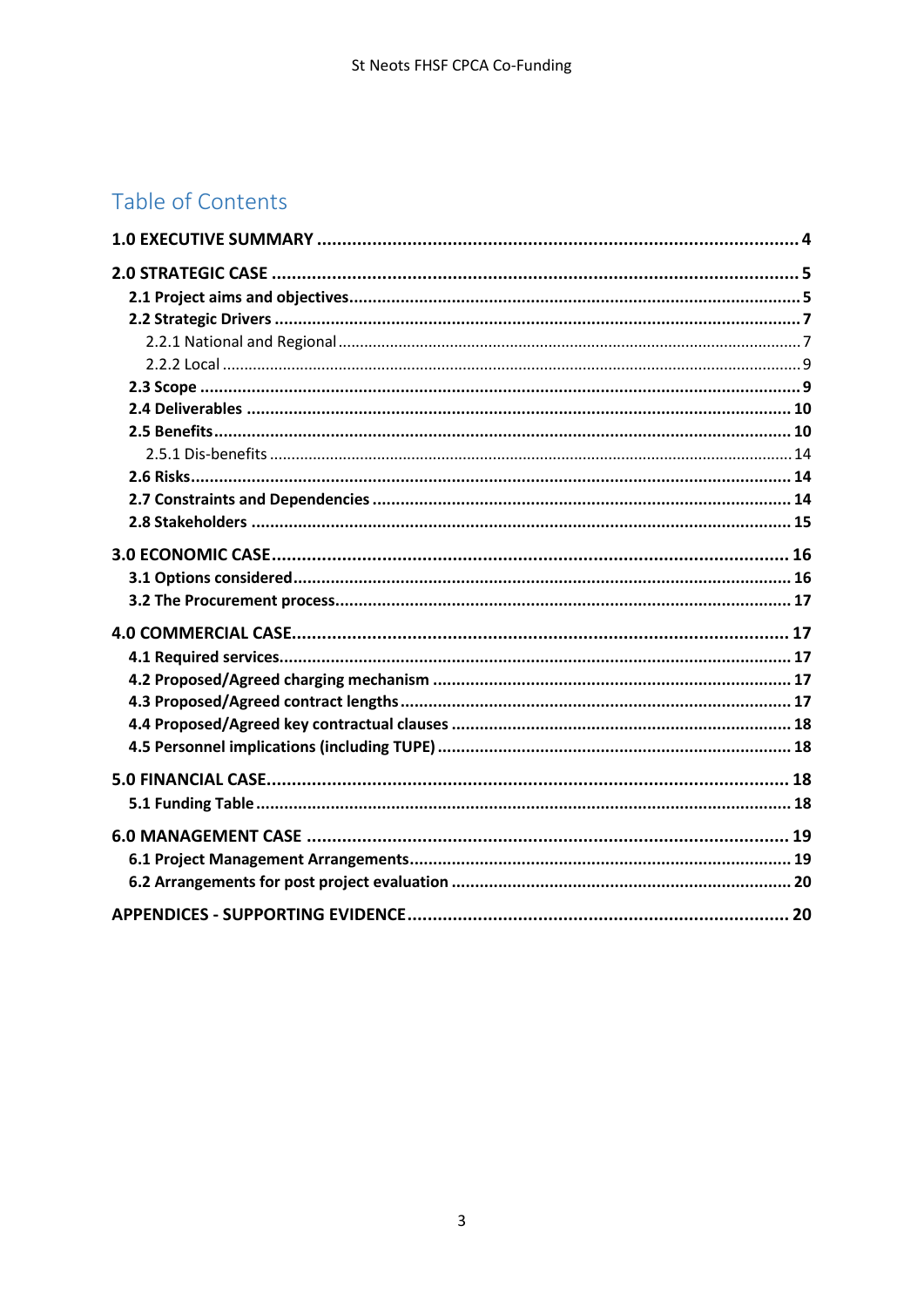#### <span id="page-3-0"></span>**1.0 EXECUTIVE SUMMARY**

St Neots is a popular, fast-growing market town in Huntingdonshire. However, due to inadequate urban design in places, parts of the town centre lack appeal to visitors and residents, while heavy traffic reduces the quality of experience. The town centre is also not currently sufficiently attractive to support destination retail and other leisure activities.

Huntingdonshire District Council (HDC) and partners have already completed feasibility work and submitted a business case to the Ministry of Housing, Communities and Local Government (MHCLG) to create transformational change in St Neots.

Funding was sought from the Future High Street Fund (FHSF) for a programme containing the following schemes:

- Pedestrian and cycling improvements to St Neots Road Bridge.
- St Neots High Street improvements.
- Market Square improvements, including removal of car parking, improved public realm and connectivity enhancements.
- Redeveloping the Priory Quarter to provide a high-quality event and cultural space and act as anchor for the redevelopment of the northern parts of the town centre.
- Regeneration of the Old Falcon Inn to bring it back into productive use and protect its heritage status.
- A new Waterfront Route including a riverside promenade to create a new attraction in the town centre which utilises the riverfront of the Great Ouse for leisure and recreation.

Co-funding is sought from the CPCA to support the delivery of the first 3 out of the 6 schemes listed above.

Cambridgeshire County Council (CCC) is the Council's delivery partner and a project board has been established. The funding agreement with MHCLG for the Future High Streets Fund grant has been signed and project delivery is about to commence.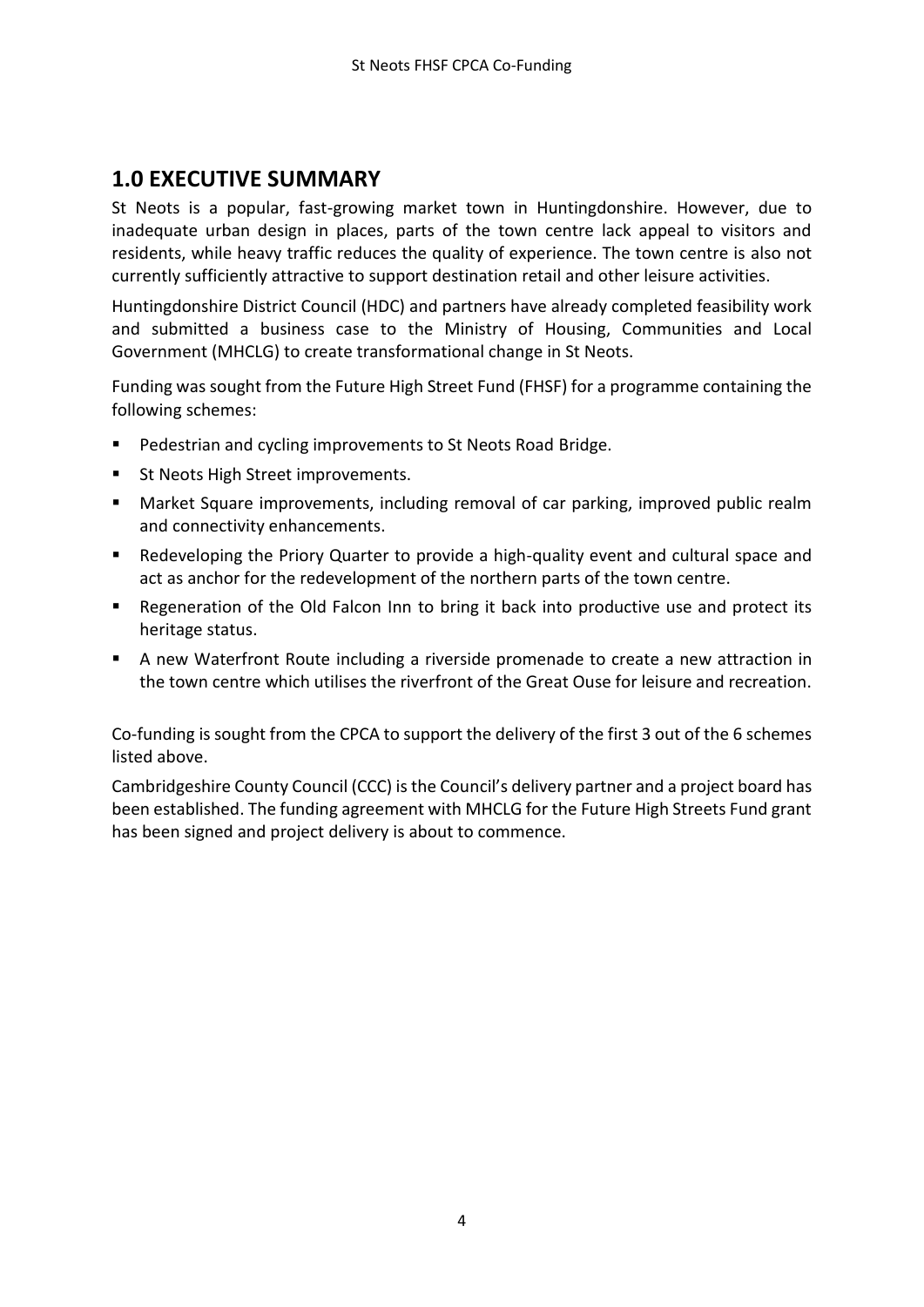### <span id="page-4-0"></span>**2.0 STRATEGIC CASE**

#### <span id="page-4-1"></span>**2.1 Project aims and objectives**

The overall Future High Street Fund submission to the MHCLG will contribute to the regeneration of St Neots Town Centre through a range of investments that will include residential development, office space re-configuration and the refurbishment of a range of community and arts provision at the Priory Centre. This will be supported by a number of connectivity intervention including enhanced pedestrian and cycling infrastructure as well as adjustments to car parking facilities and revamped wider public realm.

#### **The Request to CPCA**

This CPCA co-funded project will support the delivery of the following St Neots FHSF schemes:

- Pedestrian and cycling improvements to St Neots Road Bridge.
- St Neots High Street improvements.
- Market Square improvements, including removal of car parking, improved public realm and connectivity enhancements.

The Strategic Objectives of the St Neots FHSF Programme is to achieve regeneration of the Town. The projects will contribute towards this by:

- Strengthening growing the population living and working in the town centre to increase demand for the High Street and night-time economy
- Attracting Uplifting economic performance of the town centre by giving more reasons for users to visit and dwell in the town centre
- Retaining Uplifting economic performance of the town centre by increasing the amount of time spent in the town centre by users.
- Connecting Making it easier for residents and visitors to access the High Street's offer.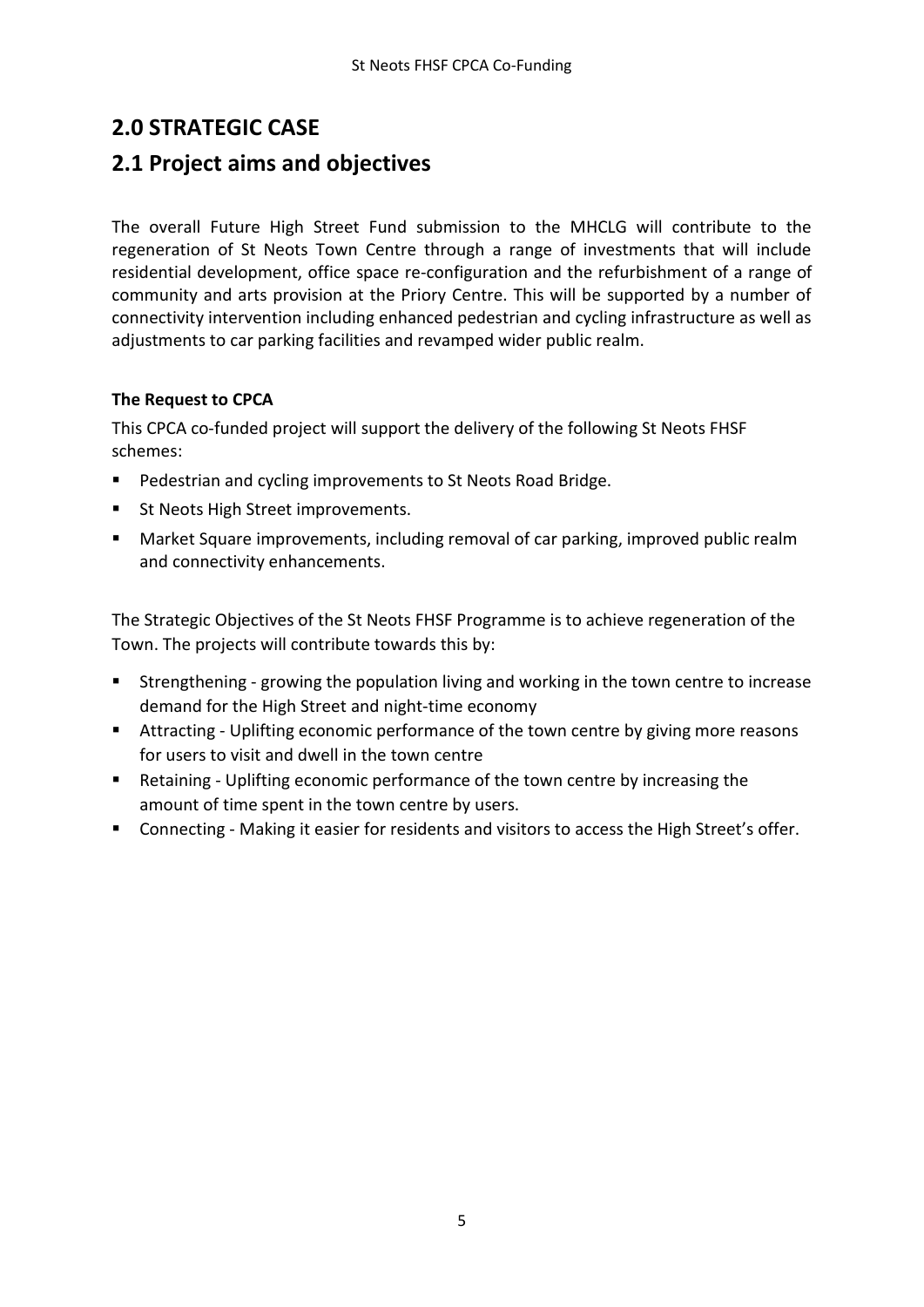#### **The Value of Infrastructure to wider Regeneration**

While making direct links between investment in infrastructure such as roads, public realm and connectivity enhancements proves difficult to measure in monetary terms and visitor / resident experience, some evidence is beginning to emerge in this regard. Sources of same are noted below  $1$ 

The above strategic objectives will be achieved through a combination of impacts that are both qualitative and quantitative<sup>2</sup>.

#### Population:

A target population of 36,110 has been projected for St Neots and this should be achieved by 36,110. This represents an uplift of 17% on the Census 2011 figure of 30,811. Taking into account this projected population growth and the desire to meet the strategic objectives identified above, the following SMART objectives are proposed

#### Footfall

- 20% increase in footfall numbers within the St Neots town centre between spring 2022 and spring 2025
- 10% increase in footfall numbers (from visitors i.e., non-St Neots residents) between 2022 and 2025

#### Spend

- An increase of 20% of average 'visitor spend' in St Neots between 2022 and 2025
- It is anticipated in spend in the town, particularly within the hospitality, leisure and tourism related businesses.

Events and Experiences at Market Square

▪ Delivery of at least one additional 'Annual event' within the town centre between 2022 and 2025 that attracts non-residents to the town centre

Perceptions of 'The St Neots' Experience'

<https://www.livingstreets.org.uk/media/3890/pedestrian-pound-2018.pdf>

The future of the high street, House of Commons, 10 December 2020, HM Government [https://www.local.gov.uk/parliament/briefings-and-responses/future-high-street-house-commons-10](https://www.local.gov.uk/parliament/briefings-and-responses/future-high-street-house-commons-10-december-2020) [december-2020](https://www.local.gov.uk/parliament/briefings-and-responses/future-high-street-house-commons-10-december-2020)

<sup>&</sup>lt;sup>1</sup> The Economic Case for Public Realm Investment in the Heart of London

<https://heartoflondonbid.london/wp-content/uploads/2020/02/Arup-Holba-Economic-Case-121119.pdf> The Pedestrian Pound

Why Investing in Public Space Matters for Cities and Real Estate Developers/ Gesler <https://www.gensler.com/blog/why-investing-in-public-space-matters-for-cities-and-real>

<sup>&</sup>lt;sup>2</sup> It is anticipated that a Baseline Survey will be undertaken in spring 2022 to establish a starting point for these indicators. It is anticipated that this timeline some distance between the height of the impact of Covid 19 and Brexit.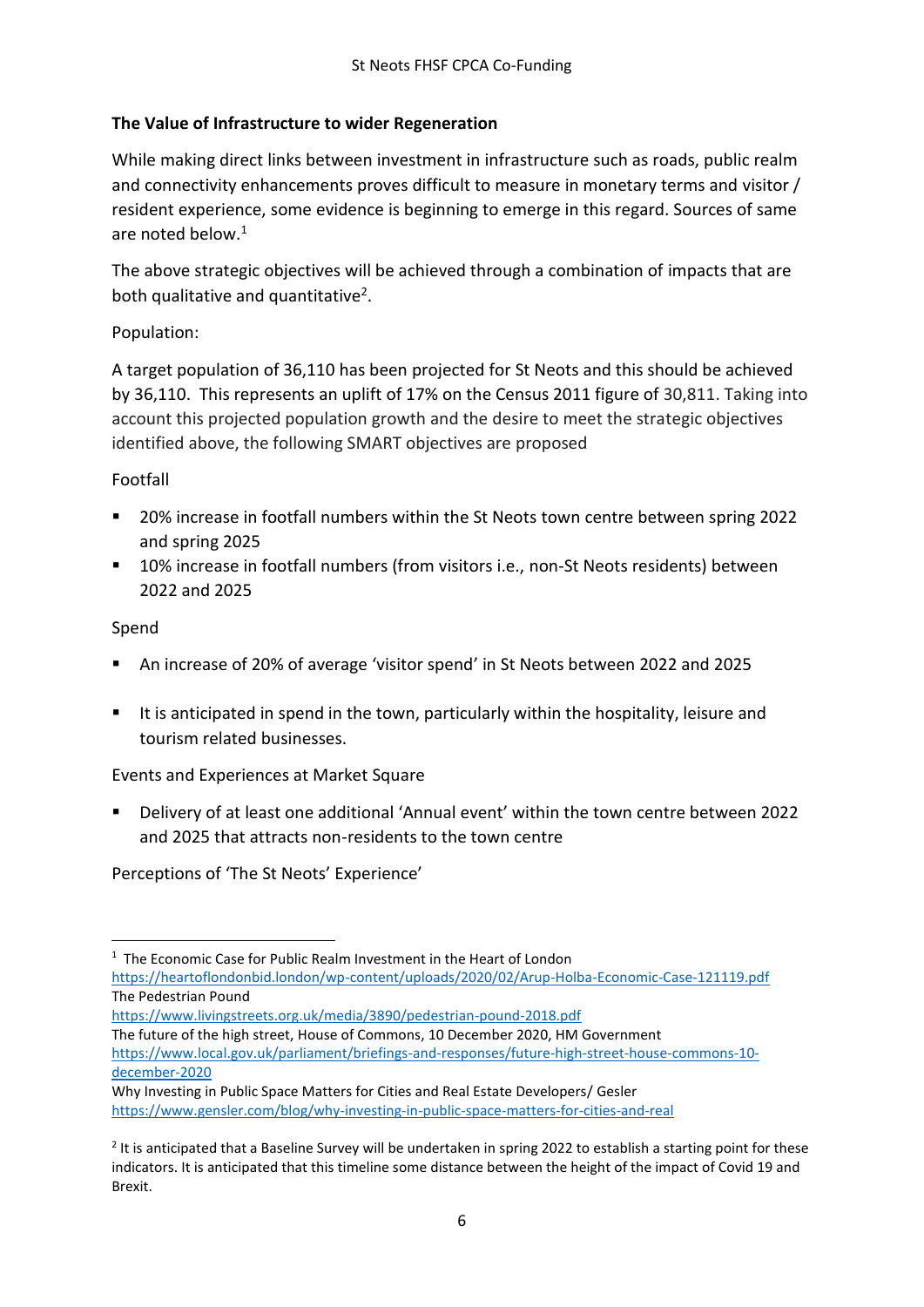**■** Increase in resident and visitor perception of the key indicators of the St Neots' experience. Indicators may include public realm, accessibility, evening economy, range of independent shops, restaurants and cafes

### <span id="page-6-0"></span>**2.2 Strategic Drivers**

#### <span id="page-6-1"></span>2.2.1 National and Regional

#### **National** –

This overall proposal and the specific Transport and connectivity interventions meets the objectives of the Government's (FHSF), a strategic roadmap outlining the Government's vision for the regeneration of high streets as the drivers of local economic growth. The FHSF was set up to invest in town centre infrastructure, reduce congestion, support redevelopment around high streets, and enable new housing and workspaces to be created.

#### **Regional** –

The initial assessment of need and strategic priorities of St Neots emerged from investment committed by the CPCA in line with a number of strategies and policies including the Cambridgeshire and Peterborough Independent Economic Review (CPIER, 2018)<sup>3</sup>, The Local Industry Strategy (LIS, 2019) and subsequent commitments to the wider Market Towns Programme.

The objectives of doubling the GVA<sup>4</sup> within the St Neots economy is recognised and set out the proposal to MHCLG. As noted in the masterplan there are a number of key themes that are central to achieving the GVA and wider social and economic targets. These are noted as themes of Industry, Transportation, Housing and Regeneration. The report notes

*These themes have been used to form a connected series of remedies and actions that together provide an opportunity to grow St Neots to become an even greater contributor to the subregion's growth. (ibid, page 4).*

#### Transport and Connectivity

As noted above, there is emerging evidence of the importance of transport connectivity and the public realm as a significant contributor to wider social and economic regeneration<sup>5</sup>; particularly in town centres that were in decline prior to Covid 19 and the impact of Brexit. The Long-Term Transport Strategy (2015) identified notes

<sup>3</sup> <https://cambridgeshirepeterborough-ca.gov.uk/what-we-deliver/research-strategy-2/>

<sup>4</sup> <https://www.stneotsmasterplan.co.uk/reports/st-neots-masterplan-for-growth.pdf>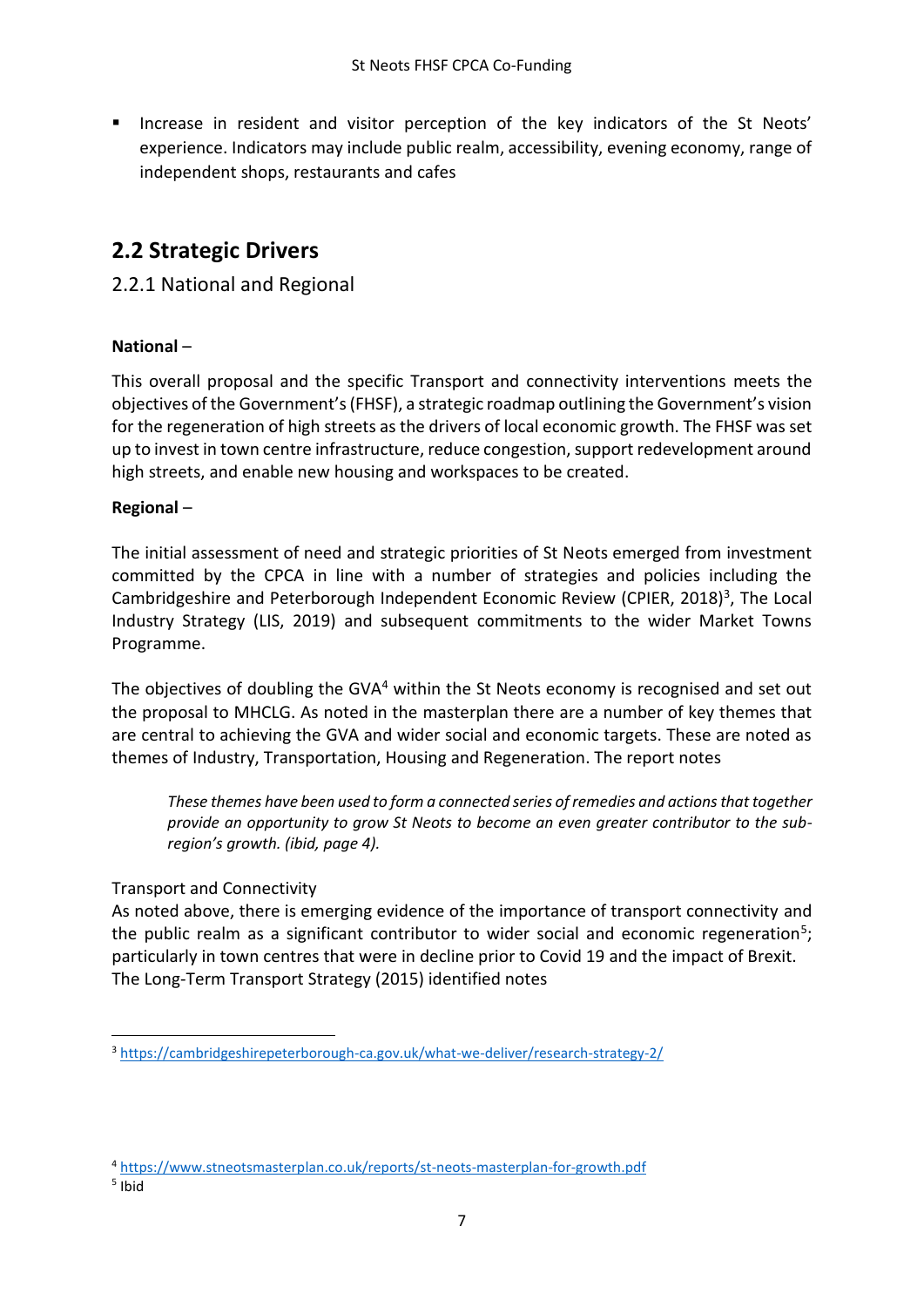*The strength of the Cambridge economy should not draw attention away from the rest of the county, where jobs and housing growth at similar rates is expected, including at the Enterprise Zone at Alconbury Weald. This will generate a similar need for major investment in strategic transport infrastructure, particularly around the towns of St Neots, Huntingdon, St Ives, March and Wisbech and the city of Ely.<sup>6</sup>*

#### It continues

*Over 8,000 new dwellings are planned in the corridor between St Neots and Cambridge, primarily on large sites east of Neots, at Cambourne and Bourn Airfield. This development will lead to new travel demand on the corridor* 

This project links with Highways England's **Users and Communities Fund<sup>7</sup>** and aligns with the Communities theme: The Communities theme states that HE should invest in initiatives which add value to the communities affected by our work:

- This Programme supports the development of a local community asset to mitigate the impact of the SRN on the community.
	- The current SRN causes congestion for the local B-roads running into St Neots. The A428 scheme which will decongest and improve local roads running into the town, allowing traffic to flow freely and safely into town.
	- However, this proposal goes above and beyond just creating better access. Through enhancing the St Neots town centre facilities, more people will be attracted to visit the town centre which will result in wider economic benefits for the community. This directly complements the better networks resulting from A428 scheme, mitigating the impact of the existing SRN on St Neots.
- **•** This Programme addresses specific needs of residential communities and delivers improvements through small interventions.
	- St Neots suffers from inadequate urban design, heavy traffic, and unappealing aesthetics. Highways England will directly contribute to solving these issues by funding interventions to make the town centre a more attractive, pedestrian friendly place for people to visit.
	- Delivery of this programme is expected to start in Summer 2023, which will be during the construction of the main A428 scheme. The investment and delivery of this programme is therefore an opportunity to promote Highways England's investment to local communities and improve public reputation.

<sup>6</sup> The Long Term Transport Strategy 2015

[https://www.huntingdonshire.gov.uk/media/3045/inf13-cambridgeshire-long-term-transport-strategy-2015](https://www.huntingdonshire.gov.uk/media/3045/inf13-cambridgeshire-long-term-transport-strategy-2015-compressed.pdf) [compressed.pdf](https://www.huntingdonshire.gov.uk/media/3045/inf13-cambridgeshire-long-term-transport-strategy-2015-compressed.pdf)

<sup>7</sup> <https://highwaysengland.co.uk/media/lh2ll0ao/designated-funds-plan-2020-2025.pdf>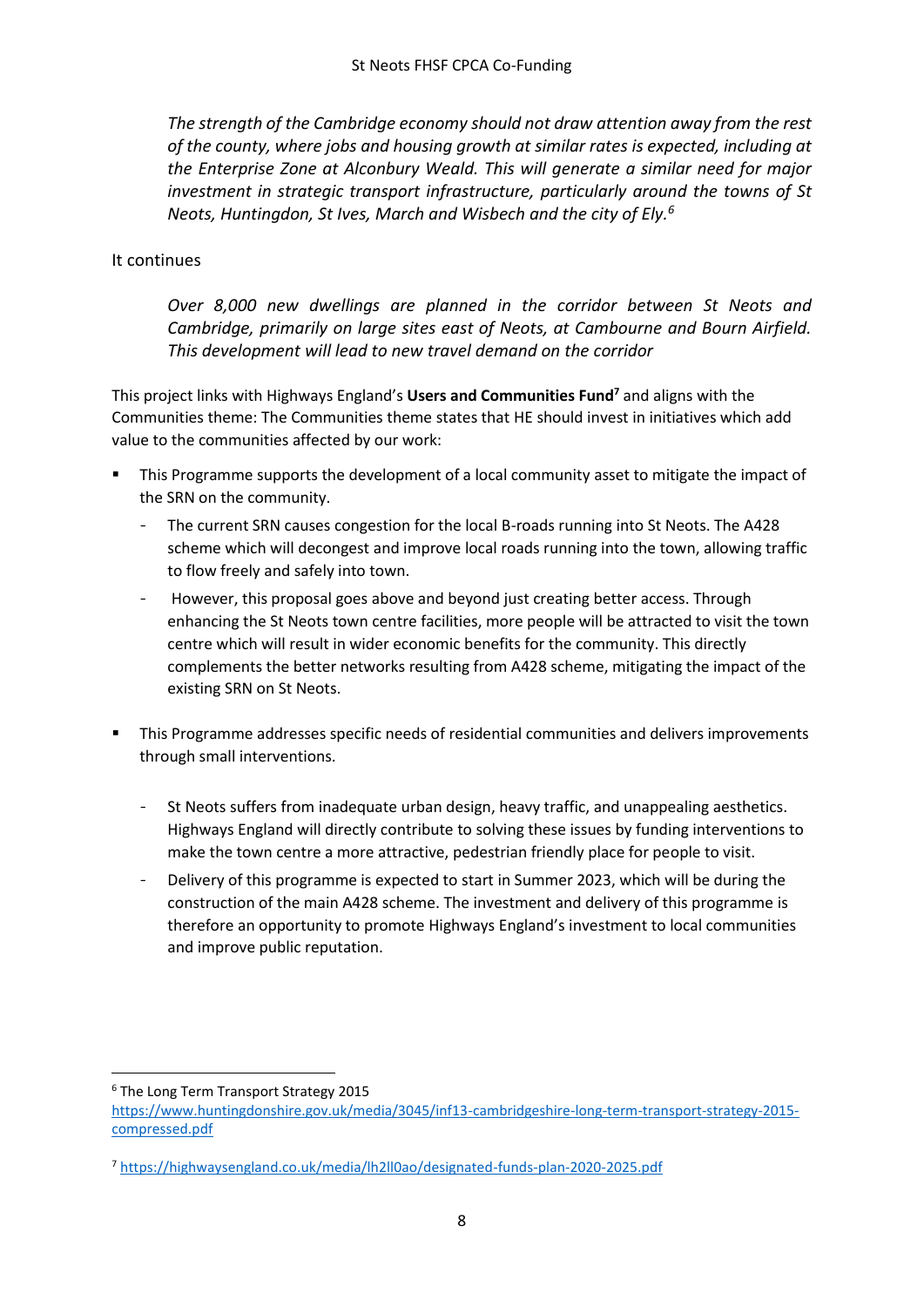#### <span id="page-8-0"></span>2.2.2 Local

**District** –HDC's corporate objectives – Place & People.

This proposal sits within and supports the wider HDC corporate priorities of People and Place<sup>8</sup>, acknowledging that

*We want to create an environment within which Huntingdonshire and its people can thrive. We want to protect and enhance the natural beauty of the area, ensuring that new development creates sustainable places where people want to live.*

**Local** - St Neots Masterplan for Growth <sup>9</sup>

Furthermore, the proposal builds on the St Neots Masterplan for Growth which supports themes of FHSF including parking strategy, connection infrastructure, town centre regeneration, diversification of the retail and leisure offer and pedestrian and cycling connections.

#### <span id="page-8-1"></span>**2.3 Scope of Request to CPCA**

The final scope will be agreed following detailed design stage but expects to include:

#### **St Neots Road Bridge**

- Create new access steps from the south which create a more direct route from the Riverside Car Park.
- Narrow the carriageway to reduce car speeds and discourage vehicles to overtake.
- A gateway treatment on the western approach, indicating the commencement of the town centre.
- Artistic treatment along the bridge's edge to soften appearance, improving the streetscene including ornamental lighting, making it more appealing for pedestrians.
- Seating/planters along the reclaimed carriage way to provide rest areas for people with reduced mobility and more pleasing environment.

#### **St Neots High Street**

- Introduce gateway treatments at the entrance to inform drivers they are entering a 'special' place where they should drive slower.
- Raise the disabled parking and loading bays to footway level to integrate them with the footway, allowing an extension of the footway when unoccupied.

<sup>8</sup> <https://www.huntingdonshire.gov.uk/media/1390/corporate-plan.pdf>

<sup>&</sup>lt;sup>9</sup> Ibid, 4 above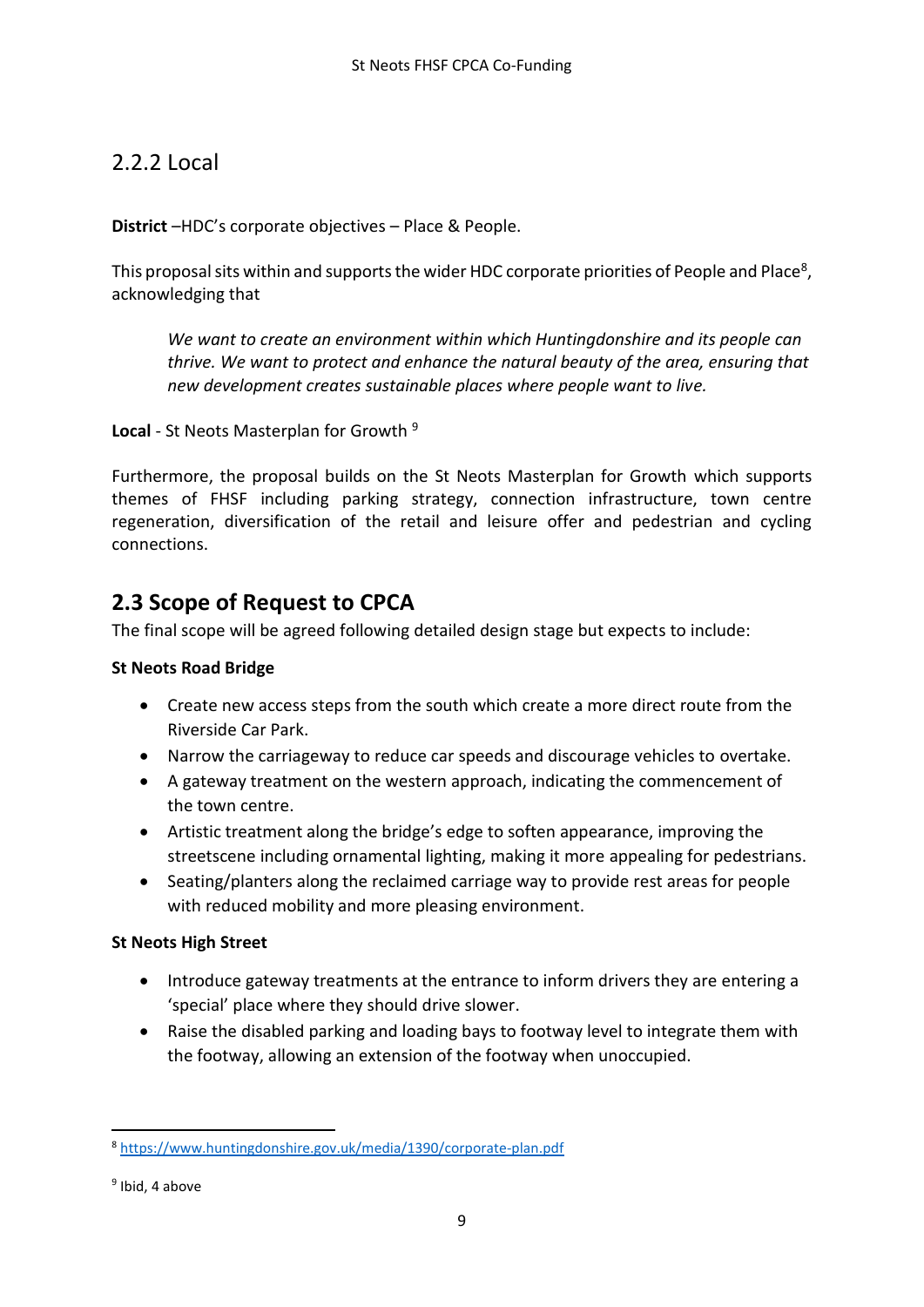- Introduce a new signalized junction adjacent to St Neots United Reformed Church, improving permeability and allowing pedestrians to follow their desire lines.
- Introducing cycle lanes

#### **Market Square**

- Removing car parking from Market Square.
- Shifting the bus loop from Market Place.
- Extending the square outwards connecting the high street and the shops on the southern and eastern sides of the square, enabling shops to spill over and interact with the space.
- Making Market Place access and taxi only, widening the pavement along the west and south side of Market Square, reducing vehicle dominance along the square and allowing for the surrounding businesses to interact with the square.
- Placing moveable furniture in Market Square for people to sit, relax and interact.
- Introducing service connections at either end of Market Square to support events and market days.
- Reviewing the opportunity to introduce landscaping into the town

#### <span id="page-9-0"></span>**2.4 Deliverables**

| Project                         | <b>Deliverable</b>                  | <b>Measure/Unit</b> | Jobs |
|---------------------------------|-------------------------------------|---------------------|------|
| St Neots Road Bridge            | Pedestrian Paths Improved           | 0.55 km             | 4    |
| <b>High Street Improvements</b> | Length of resurfaced/improved road  | 0.18 km             | 20   |
| <b>High Street Improvements</b> | Length of road converted to cycling | $0.15$ km           |      |
| Market Square                   | Pedestrian Paths Improved           | 0.25 km             | 20   |
| Market Square                   | Length of resurfaced/improved road  | $0.23$ km           |      |

### <span id="page-9-1"></span>**2.5 Benefits**

The anticipated benefits of the proposed project are:

- Enhanced connectivity and accessibility for walkers, cyclists and horse-riders.
- Increased demand for the High Street and night time economy by growing the population living and working in the town centre.
- **■** Improved economic performance of the town centre by giving more reasons for users to visit and spend longer amounts of recreational time in the town centre.
- Increased inward investment and opportunities for local development
- Improved safety and access for residents and visitors to the High Street.
- Improved experience of active modes using the bridge and provide a more direct link to the Riverside carpark.
- Decreased impact of the existing SRN.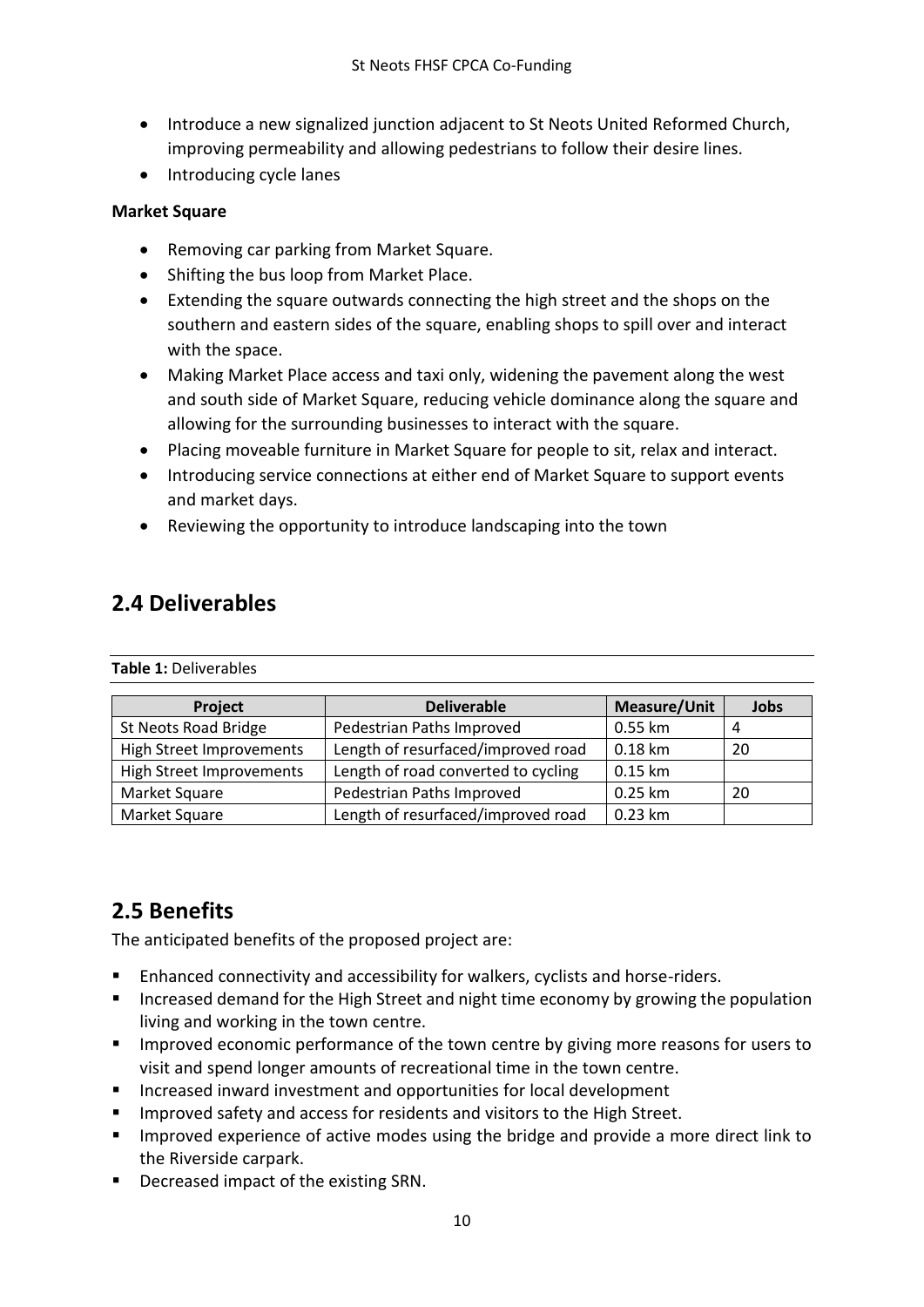- Increased use of sustainable transport modes.
- Reduced traffic and noise pollution.

The FHSF Programme includes a number of elements that affect different economic metrics, multiple methodologies have been selected and combined to fully capture the economic impact of the proposals. This multi-layered methodology combines land value uplift calculations based on MHCLG appraisal guidance, WebTAG appraisal methodologies consistent with DfT guidance and the use of DCMS appraisal guidance to assess the benefits within St Neots. To capture the full range of benefits of the scheme, the economic analysis has included the following methodologies:

- $\blacksquare$  Land value uplift to capture the social value of the land use change linked to this scheme applying MHCLG appraisal guidance.
- Employment impacts assessing the value of moving heretofore unemployed people into employment through this scheme.
- Pedestrian movement analysis using DfT's WebTAG-compliant AMAT and PEAT models.
- The assessment of the impact of cultural and arts engagement on welfare utilising DCMS methodologies.
- Amenity benefits for users of the Waterfront Walkway utilising
- Public realm valuation using the MHCLG Appraisal Guide and the Valuing Urban Realm Toolkit (VURT).

All benefits have been set out over the 30-year appraisal period. The benefits have been discounted at a rate of 3.5% per annum in line with MHCLG appraisal guidance. A consistent cost base across all costs and benefits has been applied to be compliant with HM Treasury Green Book guidance. A summary of the scheme benefits (shown as present value) follows:

Benefits realisation for the following CPCA funding schemes:

- Increased foot traffic to the centre of St Neots making the market town less congested and more attractive to local residents and visitors; SMART target: to increase the weekly footfall numbers for St Neots as set out in 'a' above.
- Increased cycle traffic to the centre of St Neots making the market town less congested and more attractive to local residents and visitors; SMART target: to increase the number cycle users for travel (shopping, work) into and out of St Neots.

These gains will be measured through a Baseline Study that will be undertaken in 2022 and will draw data from the new St Neots Footfall Cameras (CPCA) as well as other survey methods).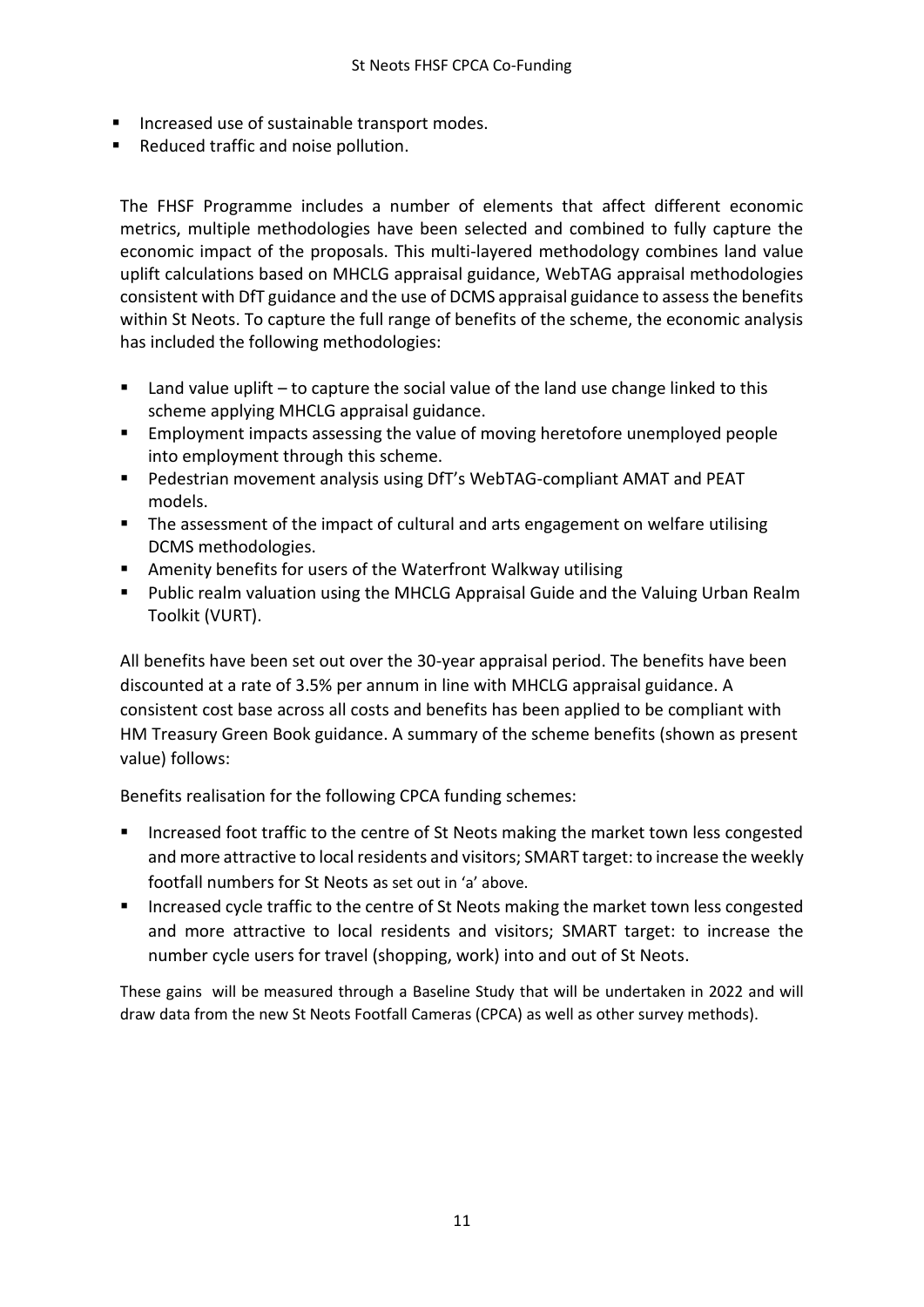Mott MacDonald, the professional services team that supported HDC in preparing the submission were re-engaged to assist in refining delivery options. These are in line with MHCLG revised offer and ensured that the minimum threshold of Benefit Cost Ratio (BCR) of  $1.5 - 2.0$  was met.<sup>10</sup>

The bid is comprised of several sites and whilst the initial benefit cost ratio (BCR) for the whole scheme was high at circa 2.32 (including co-funding) the final BCR was lower at 1.61 as the calculation no longer differentiates between Future High Streets Funding and co-funding. MHCLG changed the criteria in September and then again in December 2020. This resulted in much less weighting for co- funding within the calculations. The final assessed BCR was 1.61 and was deemed acceptable by MHCLG due to the strong strategic value of the bid.<sup>11</sup>

#### **St Neots Investment**

| PV Land value uplift            | £12,501,706 |
|---------------------------------|-------------|
| PV Conservation deficit         | £1,880,681  |
| PV Employment benefits          | £178,889    |
| PV Cultural wellbeing           | £4,235,480  |
| PV Welfare benefits             | £3,533,110  |
| PV Pedestrian movement benefits | £3,109,691  |
| PV Public realm benefits        | £6,701,871  |
| PV Health benefits              | £24,763     |
| <b>PV Benefits</b>              | £32,166,191 |

**Table 2:** The St Neots Investment

The benefits that relate most closely to the transport projects are Pedestrian Movement Benefits and Public Realm Benefits.

<sup>&</sup>lt;sup>10</sup> HDC, Special Meeting of Cabinet, 23<sup>rd</sup> February 2021, Future High Street Fund (FHSF) section 3.2 (page 5 of 38).

<sup>&</sup>lt;sup>11</sup> Ibid, Appendix 2 (page 13 of 38), Commercial Considerations, paragraph 4.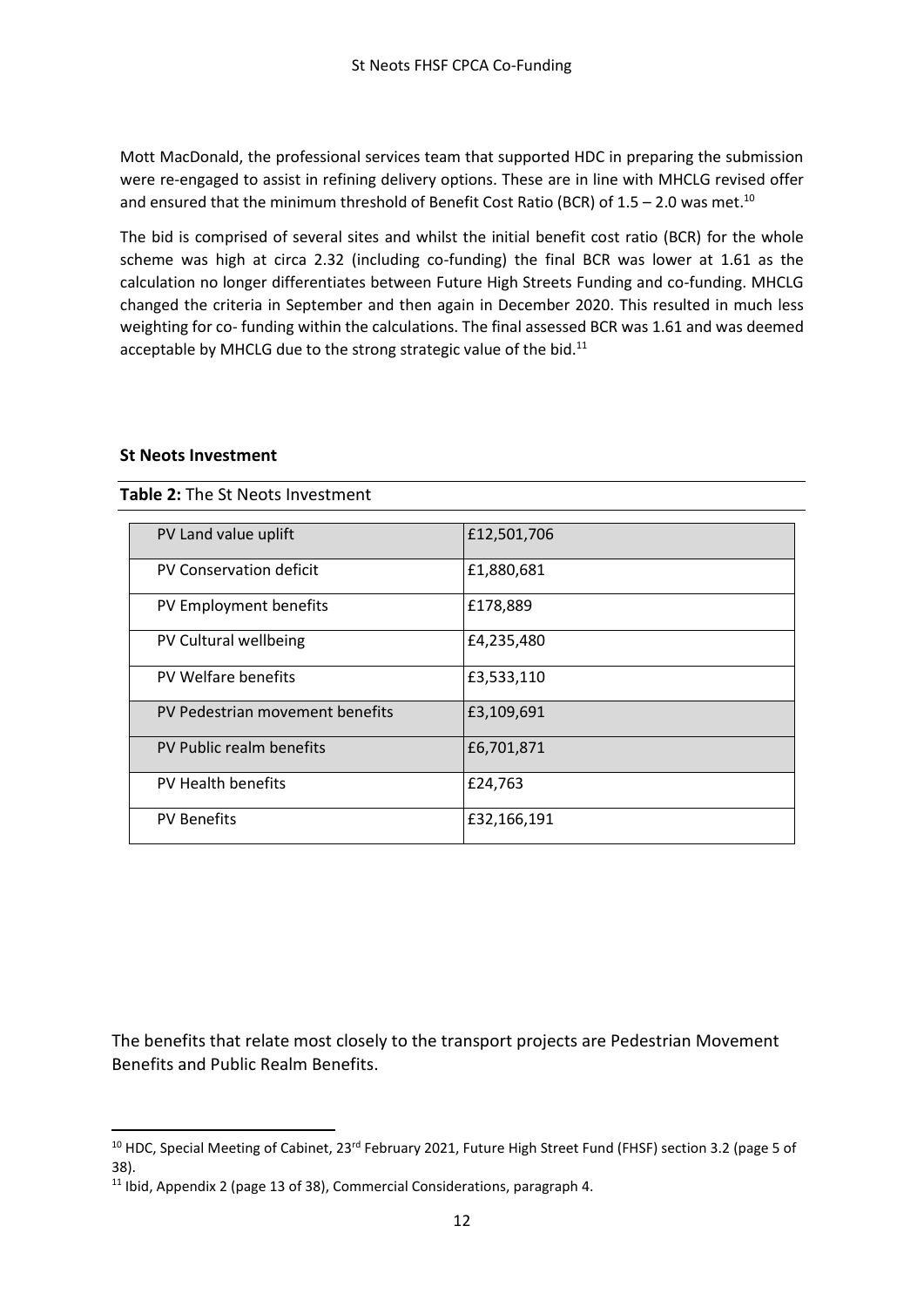A Monitoring and Evaluation Plan has been produced for MHCLG and this will be used to monitor progress of the investment programme. This will detail the baseline survey e.g. footfall cameras will be used to measure the number of current pedestrians and that following the completion of the programme, photographs will be used to evidence the current public realm as well as the number of km of cycle lanes installed. The M & E Plan will be monitored every six months with reports submitted. The outputs of same will be available to the relevant bodies.

| <b>Project</b>       | <b>Deliverable</b>            | <b>Measured output</b> | <b>Outcome</b>           |
|----------------------|-------------------------------|------------------------|--------------------------|
| St Neots Road Bridge | Pedestrian Paths Improved     | $0.55$ km              | Fewer motor vehicles in  |
|                      |                               |                        | town as more residents   |
|                      |                               |                        | and visitors access the  |
|                      |                               |                        | town by foot from the    |
|                      |                               |                        | West (over the Great     |
|                      |                               |                        | river Ouse)              |
| <b>High Street</b>   | Length of resurfaced/improved | $0.18$ km              | Motor vehicles in town   |
| Improvements         | road                          |                        | slower and drivers are   |
|                      |                               |                        | more aware of the town   |
|                      |                               |                        | centre environment       |
|                      |                               |                        | thereby creating a safer |
|                      |                               |                        | town centre for          |
|                      |                               |                        | pedestrian movement      |
| <b>High Street</b>   | Length of road converted to   | 0.15 km                | Fewer motor vehicles in  |
| Improvements         | cycling                       |                        | town as more residents   |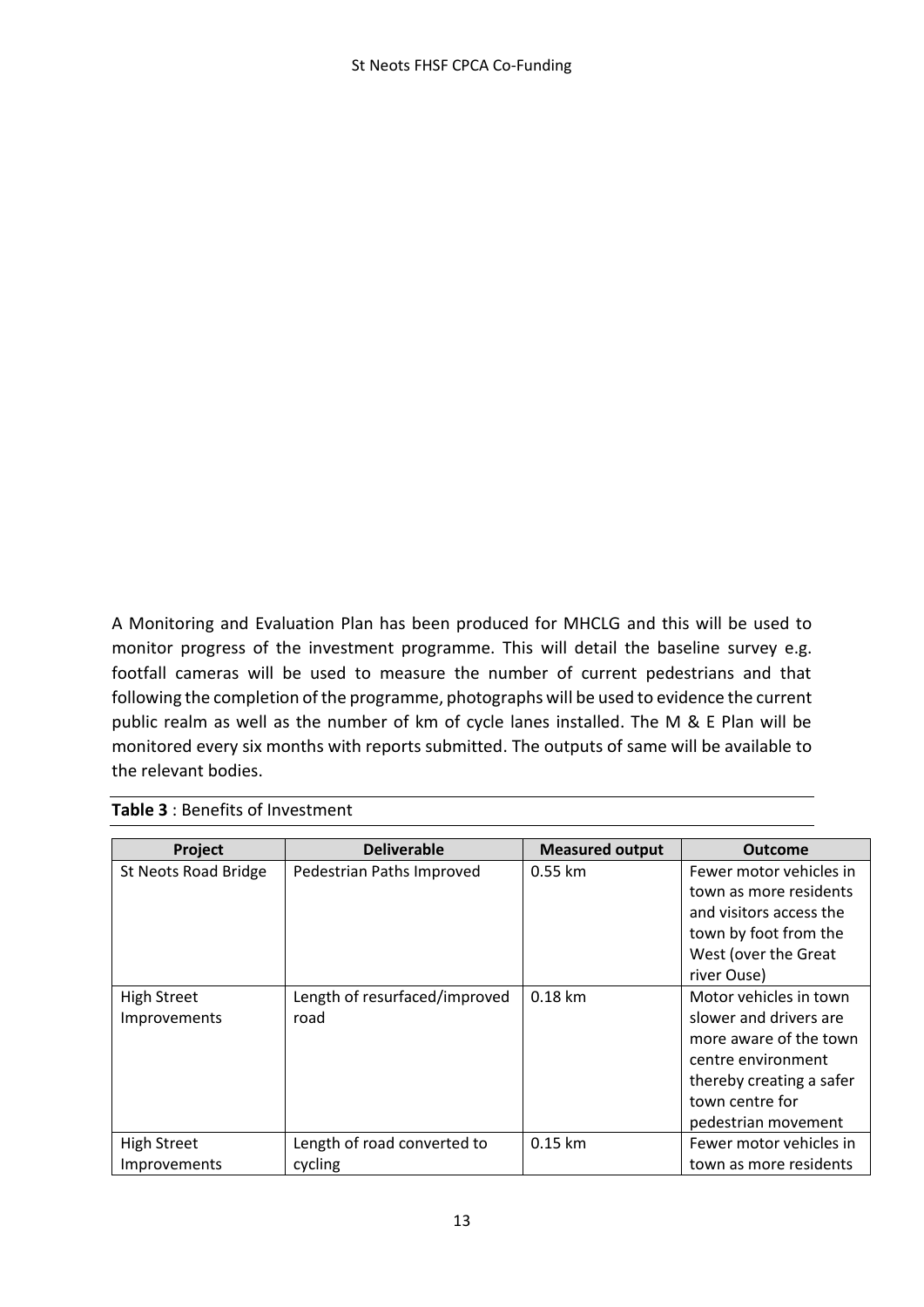|               |                                       |           | and visitors access the<br>town by bicycle                                                                                                                                |
|---------------|---------------------------------------|-----------|---------------------------------------------------------------------------------------------------------------------------------------------------------------------------|
| Market Square | Pedestrian Paths Improved             | $0.25$ km | Removal of motor<br>vehicles from the centre<br>of the town creating a<br>central public space that<br>can be safely accessed<br>by pedestrians                           |
| Market Square | Length of resurfaced/improved<br>road | $0.23$ km | Removal of motor<br>vehicles from the centre<br>of the town creating a<br>central public space that<br>can be fully utilised by<br>market traders and local<br>businesses |

### <span id="page-13-0"></span>2.5.1 Dis-benefits

Link this to the SMART target for reduction in motor vehicle reduction in the town centre.

■ SMART target: to decrease the number of motor vehicles in the St Neots central parking areas from (as will be determined in by Baseline Study to be taken in 2022.)

Dis-benefits for the CPCA would be:

Disruption to the access and availability of the town centre during the works (temporary)

The long term financial loss to CCC is estimated at approximately £80k but this will need to be set against the reduction in maintenance costs as well as the wider social, economic and environmental impact of the wider investment in St Neots.

#### <span id="page-13-1"></span>**2.6 Risks**

See Appendix 2 for identified key Risks.

#### <span id="page-13-2"></span>**2.7 Constraints and Dependencies**

A Transport Study for the town of St Neots is being undertaken on behalf of the St Neots Masterplan Steering Group. The purpose of this study is to identify suitable transport projects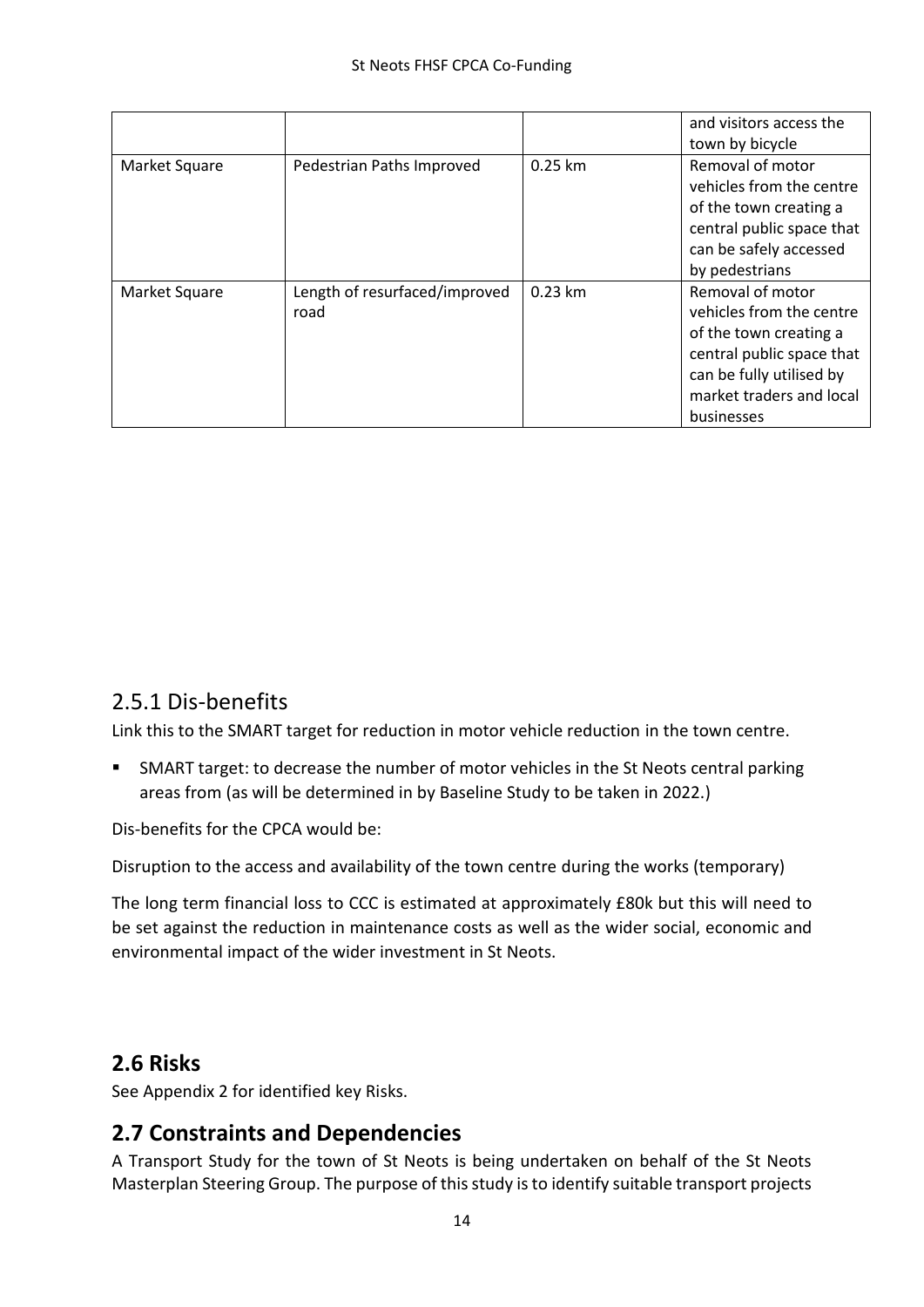for investment from CPCA and HDC. In the town centre, the Transport Study is looking at options to help improve the flow of traffic. Development of the FHSF proposals has been undertaken with reference to the proposals of the Transport Study to ensure the two programmes complement each other.

Wider transport schemes may also have an impact on St Neots. The A428 Black Cat to Caxton Gibbet upgrade will create a new 10 mile stretch of dual carriageway to replace the existing road, which is the only stretch of single carriageway on the A428 between the M1 near Milton Keynes and Cambridge. The A428 upgrade will improve connectivity to the south of St Neots and is, therefore, likely to reduce some of the existing through traffic along St Neots High Street that is seeking to avoid congestion on the A428.

The central section of the East West Rail line between Bedford and Cambridge will pass close to St Neots. The preferred option, announced in January 2020, would see a new station built in the area north of Sandy and south of St Neots to connect with services on the East Coast Mainline. The new station will improve east west connectivity between St Neots and Cambridge to the east and would make the town a more attractive place to live for those who commute to Cambridge. The two projects above, the A428 Black Cat to Caxton Gibbet upgrade and the central section of East West Rail, would reinforce the impact of the town centre interventions to be funded by the FHSF Programme.

#### <span id="page-14-0"></span>**2.8 Stakeholders**

Identified stakeholders are as follows:

- **Members**
- Senior Leadership Team
- Cambridgeshire and Peterborough Combined Authority
- Cambridgeshire County Council
- **St Neots Town Council**
- Resident Associations and Residents
- Market Traders
- Businesses
- Connecting Cambridgeshire
- Homes England
- Property Services
- The St Neots Town Initiative
- St Neots Manufacturing Club
- The Neotists
- St Neots Steering Group
- Urban and Civic
- Huntingdonshire Businesses Against Crime
- Hunts Forum of Voluntary Organisations
- Other Council Departments Professionals involved in delivering the project
- Other interested parties (TBC)
- General public

HDC has commissioned a specialist agency Pleydell Smithyman to develop and implement a Communications, Stakeholder and Engagement Plan for the St Neots FHSF Programme.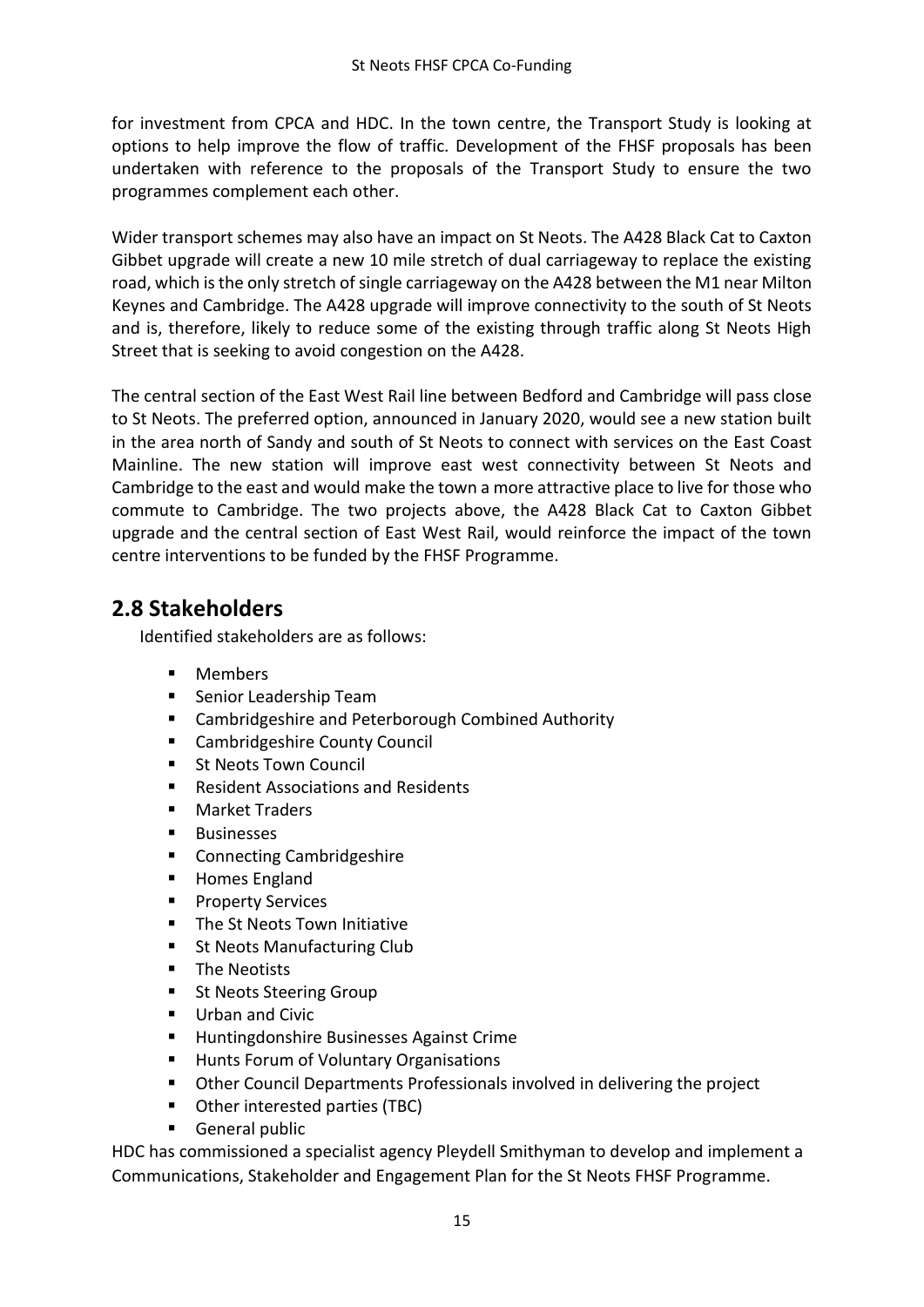Whilst key stakeholders have been involved in the design of the Programme throughout the bidding stage, awareness raising of the Programme to the wider community have now commenced and there will be an opportunity input into the design process as the projects progress.

The Communications, Stakeholder and Engagement Plan is attached in Appendix II.

### <span id="page-15-0"></span>**3.0 ECONOMIC CASE**

#### <span id="page-15-1"></span>**3.1 Options considered**

The FHSF Business case considered 3 options:

- **Do nothing** Option would not increase town centre footfall, business diversity or pedestrian movement and experience in St Neots. Town centre continues to decline.
- **Do Minimum** Option does meet some of the spending objectives. The modest enhancement in the public realm on Market Square and along the High Street is likely to increase footfall, but this will likely be insufficient to properly support retail sector. Lack of works on the St Neots Road Bridge will mean pedestrian capacity on the western side of the River Ouse remains constrained. Access to sites with potential for development such as Priory Quarter will only be provided partially, as the Waterfront Route will not go ahead.
- **Preferred option** 6 interventions (3 transport themed projects). Option would fully aligns to the spending objectives of both the St Neots Masterplan for Growth and the MHCLG FHSF objectives. This option delivers enhancement to the public realm across the town centre, diversification of the town centre economy through increased footfall that supports retail and makes the place attractive to investment and supports access to sites with potential for development such as the Priory Quarter.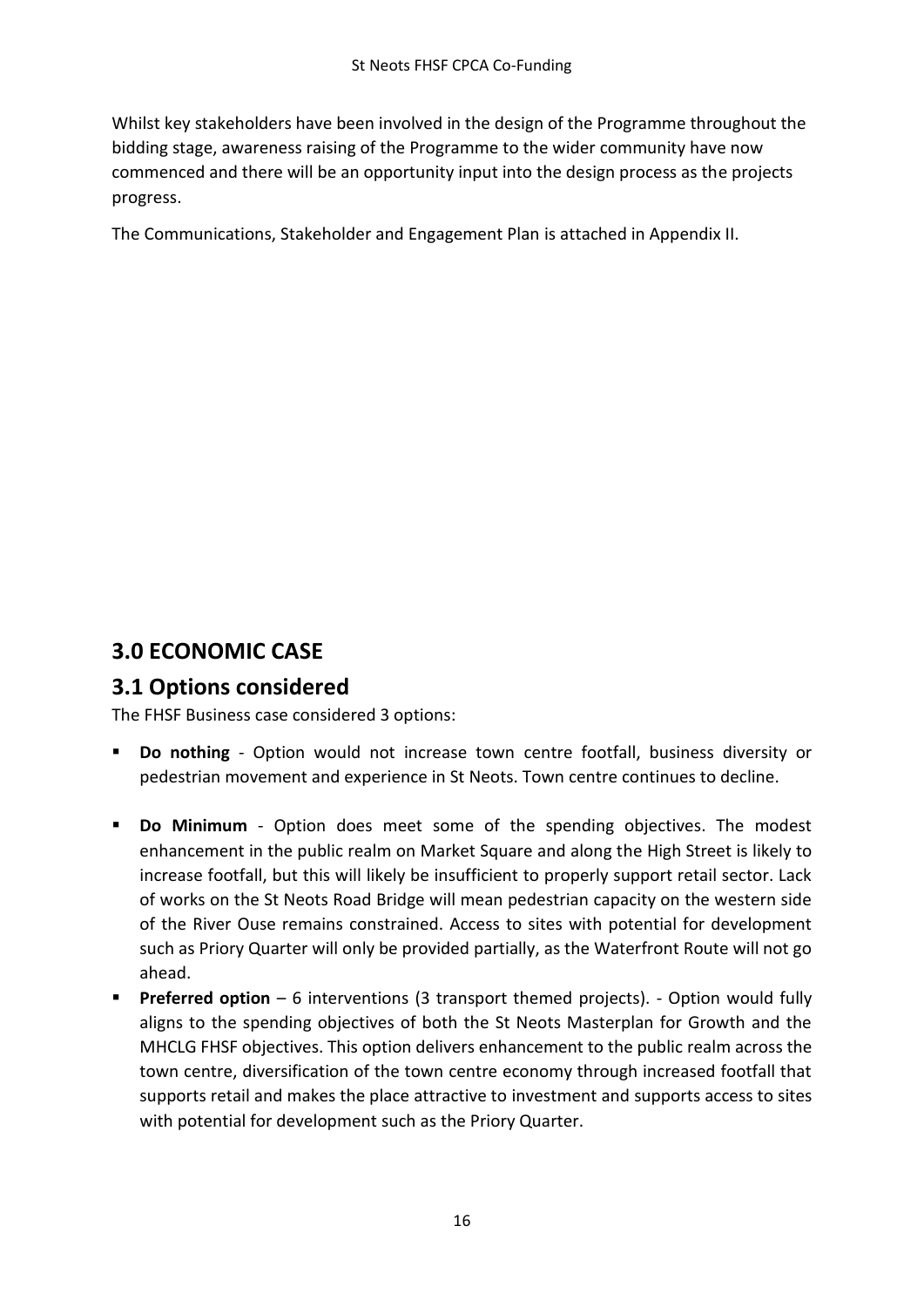### <span id="page-16-0"></span>**3.2 The Procurement process**

Cambridgeshire County Council (CCC) are the delivery partner and the delivery strategy will require the appointment of a suitably experienced contractor to deliver the works. The process of appointment will be carried out via a robust procurement process in line with HDC/CCC procurement rules and relevant external legislation and regulations.

In each case, a multidisciplinary team of contractors will be procured to progress the projects from their current level of development (equivalent to RIBA 1) to the developed design stage of RIBA 3, including projects designs, cost estimates, undertaking site surveys and obtaining statutory consents.

Although TBC, all the projects are expected to be procured via design and build contract for RIBA stages 4 and 5. This generally allows for a reduced project delivery timetable and simplifies contract management for the procuring authority relative to separate design and construction contracts. It also ensures design risk can be passed to the contractor from the public sector.

### <span id="page-16-1"></span>**4.0 COMMERCIAL CASE**

#### <span id="page-16-2"></span>**4.1 Required services**

The project will comprise of the following activities:

- Investigation and preliminary design
- Detailed design and obtain of statutory consents
- Procure works contractors
- Construction
- Handover

### <span id="page-16-3"></span>**4.2 Proposed/Agreed charging mechanism**

Cambridgeshire County Council (CCC) is the Council's delivery partner for the 3 transport projects. HDC will enter into a contract with CCC who will procure consultants and works contractors on behalf of the Council. The Council will pass funds onto CCC to pay for agreed eligible project costs.

### <span id="page-16-4"></span>**4.3 Proposed/Agreed contract lengths**

It is anticipated that the project programme will run from September 2021 to January 2025 and the contract length will reflect this. Note that the CPCA and FHSF grant must be spent by 31/03/24.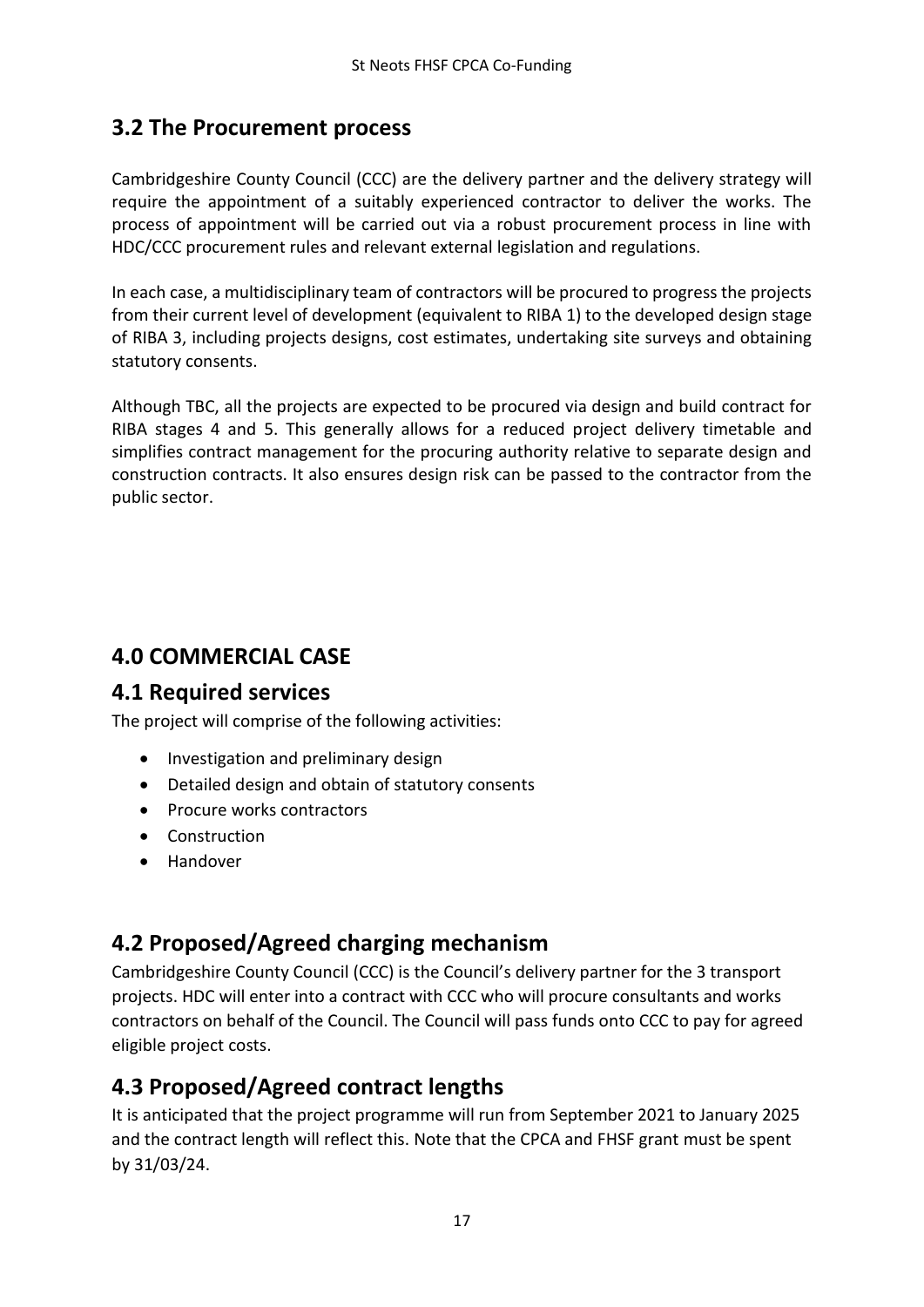### <span id="page-17-0"></span>**4.4 Proposed/Agreed key contractual clauses**

To be agreed as part of the Procurement Strategy.

### <span id="page-17-1"></span>**4.5 Personnel implications (including TUPE)**

TUPE will not apply to this investment.

#### <span id="page-17-2"></span>**5.0 FINANCIAL CASE**

#### <span id="page-17-3"></span>**5.1 Funding Table**

**Table 4**: Capital Costs and Funding Streams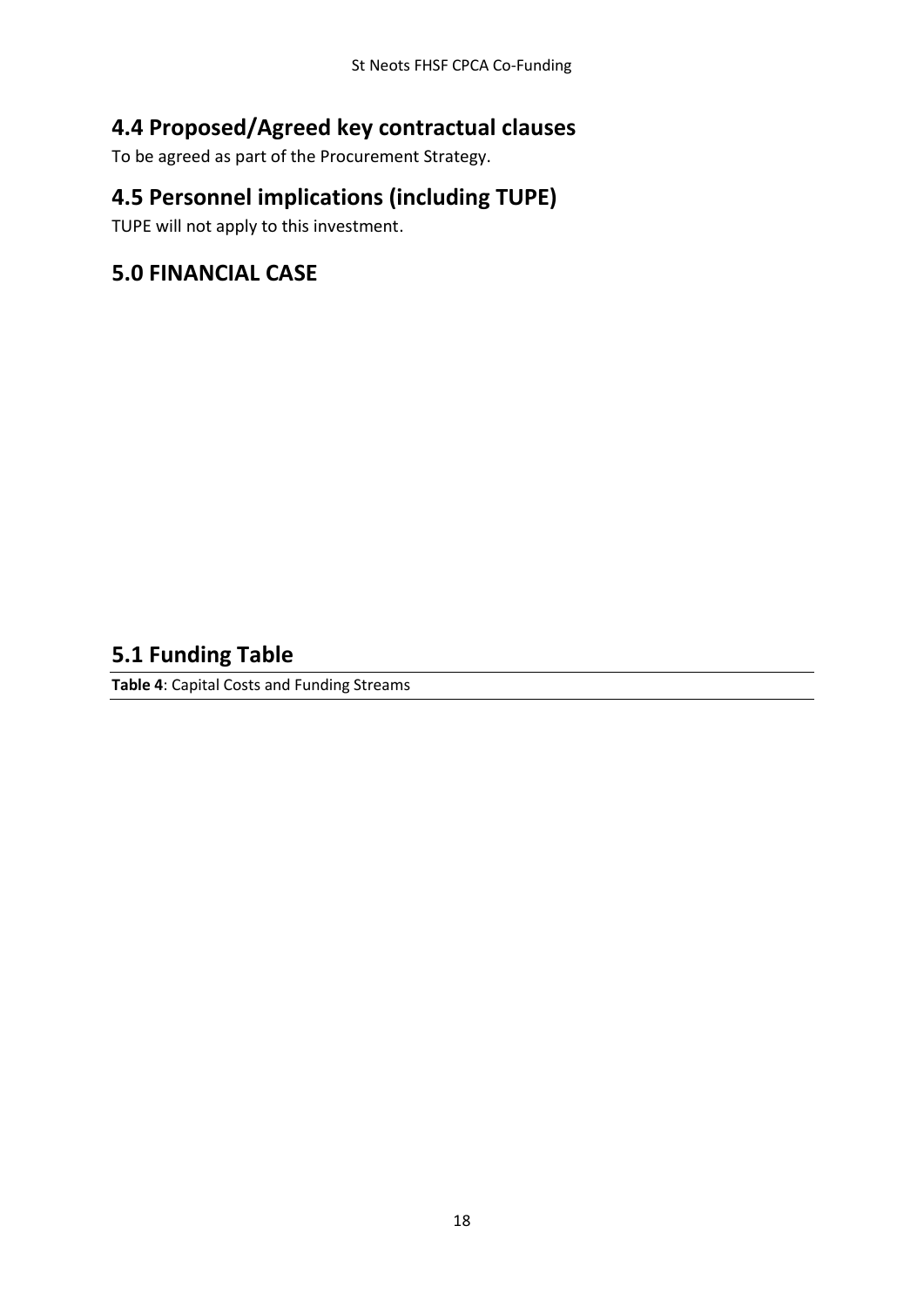| <b>Capital cost of project</b>  | 2021/22 | 2022/23   | 2023/24   | 2024/25   | Total     |
|---------------------------------|---------|-----------|-----------|-----------|-----------|
|                                 | £       | £         | £         | £         | £         |
| St Neots Road Bridge            | 132,182 | 216,449   | 358,342   | 204,949   | 911,923   |
| <b>High Street Improvements</b> | 251,309 | 474,557   | 1,507,171 | 910,558   | 3,143,595 |
| Market Square                   | 336,282 | 658,664   | 2,161,050 | 1,310,381 | 4,466,376 |
| <b>TOTAL</b>                    | 719,773 | 1,349,670 | 4,026,563 | 2,425,888 | 8,521,894 |

| <b>Funding streams</b>      | 2021/22 | 2022/23   | 2023/24   | 2024/25   | <b>Total</b> |
|-----------------------------|---------|-----------|-----------|-----------|--------------|
|                             | £       | £         | £         | £         | £            |
| <b>FHSF</b>                 | 500,000 | 428,676   |           |           | 928,676      |
| <b>CPCA</b>                 | 219,773 | 920,994   | 1,959,233 |           | 3,100,000    |
| <b>HDC/Highways England</b> |         |           | 2,067,330 | 2,425,888 | 4,493,218    |
|                             |         |           |           |           |              |
| <b>TOTAL</b>                | 719,773 | 1,349,670 | 4,026,563 | 2,425,888 | 8,521,894    |

#### <span id="page-18-0"></span>**6.0 MANAGEMENT CASE**

### <span id="page-18-1"></span>**6.1 Project Management Arrangements**

A governance structure for the St Neots FHSF is currently being established.

See below diagram.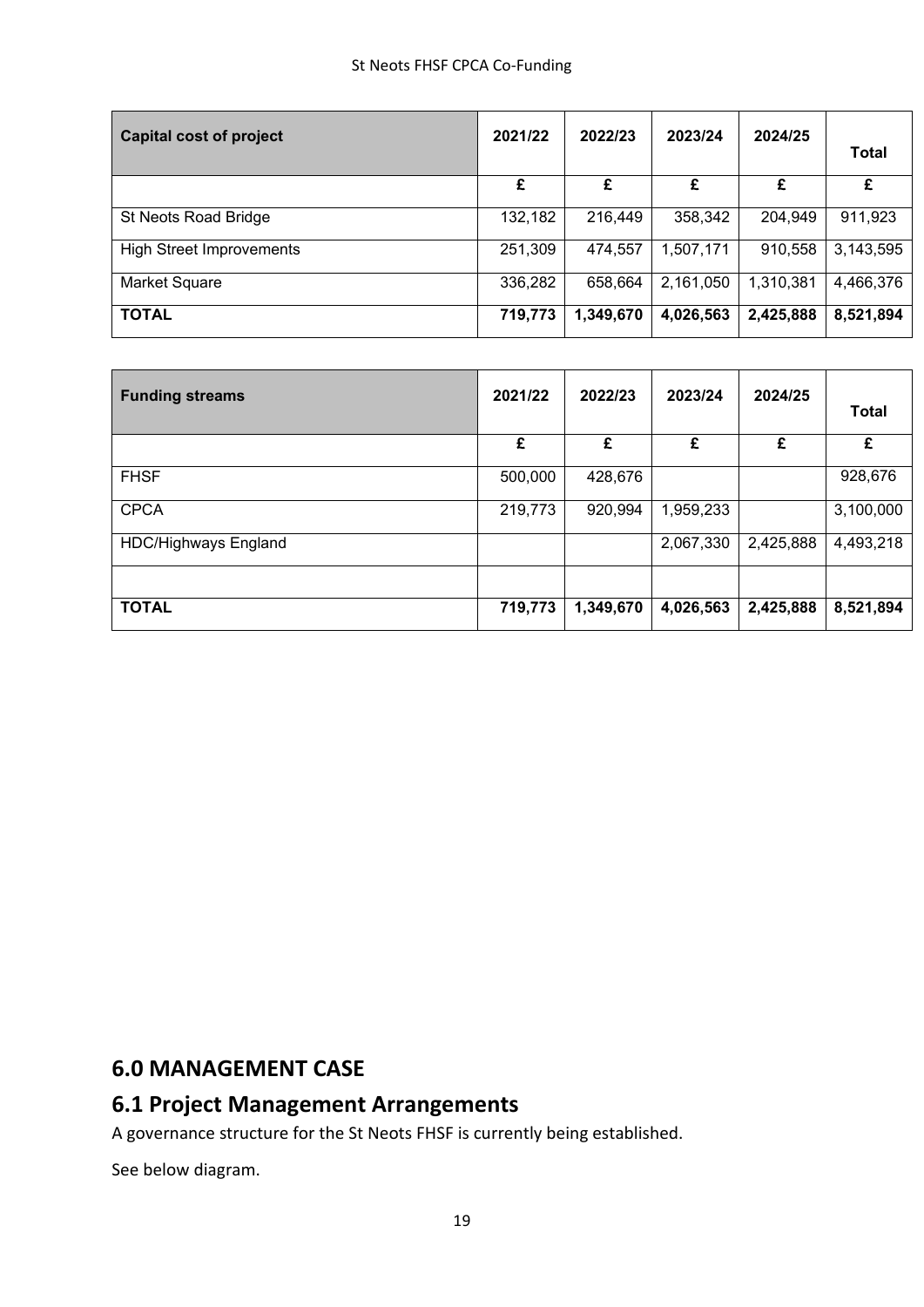HDC will agree with CPCA, Highways England and CCC appropriate representation within the structure.



All projects will be subject to the Council's gateway review process based upon the recommended approach established by the Office of Government and Commerce (OGC). It provides key points in an initiative's lifecycle where a review and decision on progression will be made. It will allow the projects within the St Neots FHSF to be regularly tested in terms of validity, viability and affordability, allowing both strategic and technical direction to be provided. End stage reviews will be co-ordinated by the Delivery Manager, Project Sponsor and any relevant technical Service Lead. This consists of a checklist which confirms that all tasks required to be completed in this stage of the project have been undertaken. The review will be undertaken by the Council's Gateway Steering Group and once approved will be authority to proceed to the next gateway stage.

A Monitoring and Reporting Handbook will be produced which sets out the processes that should be followed with regard to risk and issue management, change control and reporting and that aligns to Highway England, MHCLG and CPCA funding conditions.

#### <span id="page-19-0"></span>**6.2 Arrangements for post project evaluation**

HDC will be commissioning a local evaluation of the FHSF.

### <span id="page-19-1"></span>**APPENDICES - SUPPORTING EVIDENCE**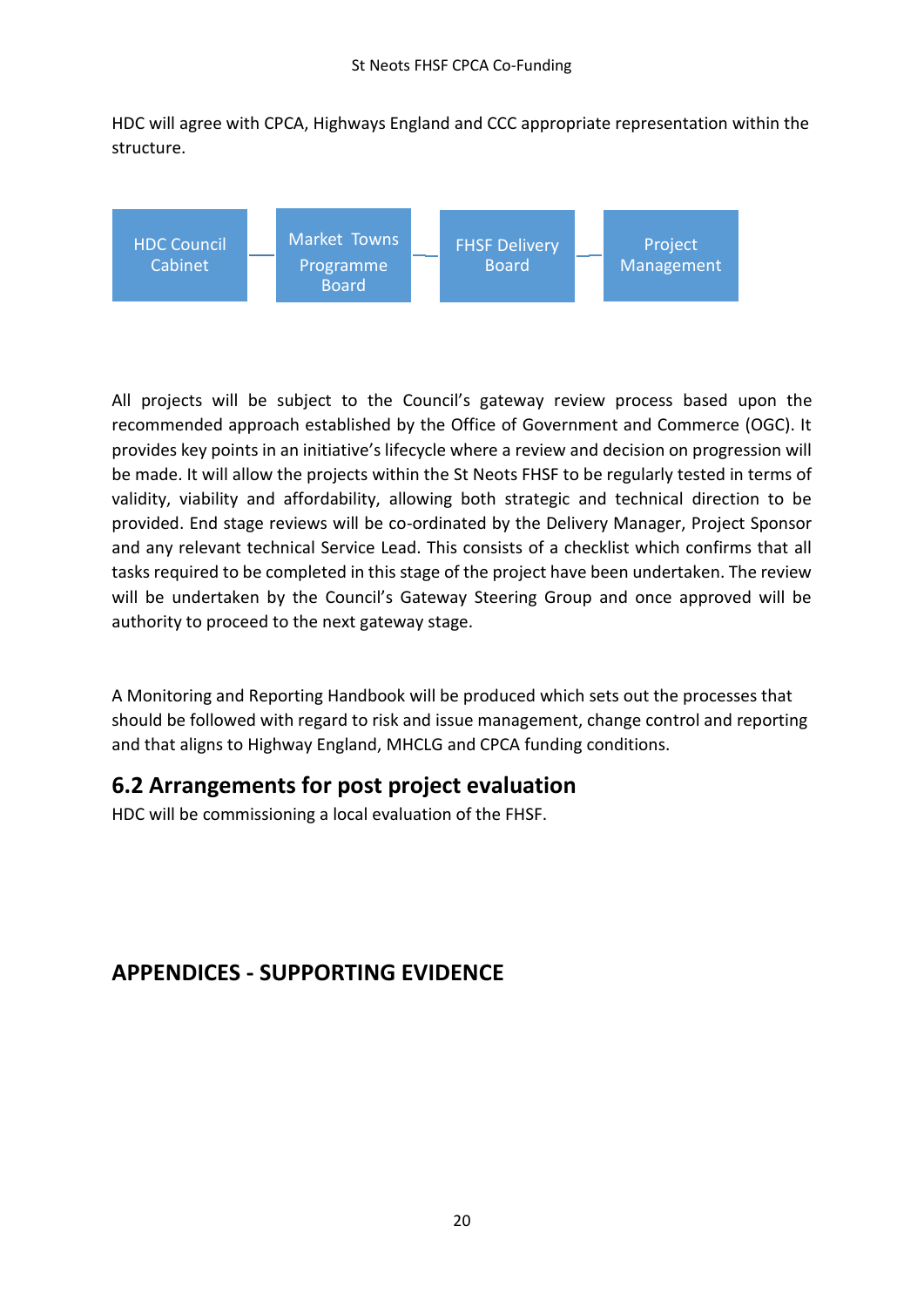St Neots FHSF CPCA Co-Funding

### **Appendix I– Key Risks**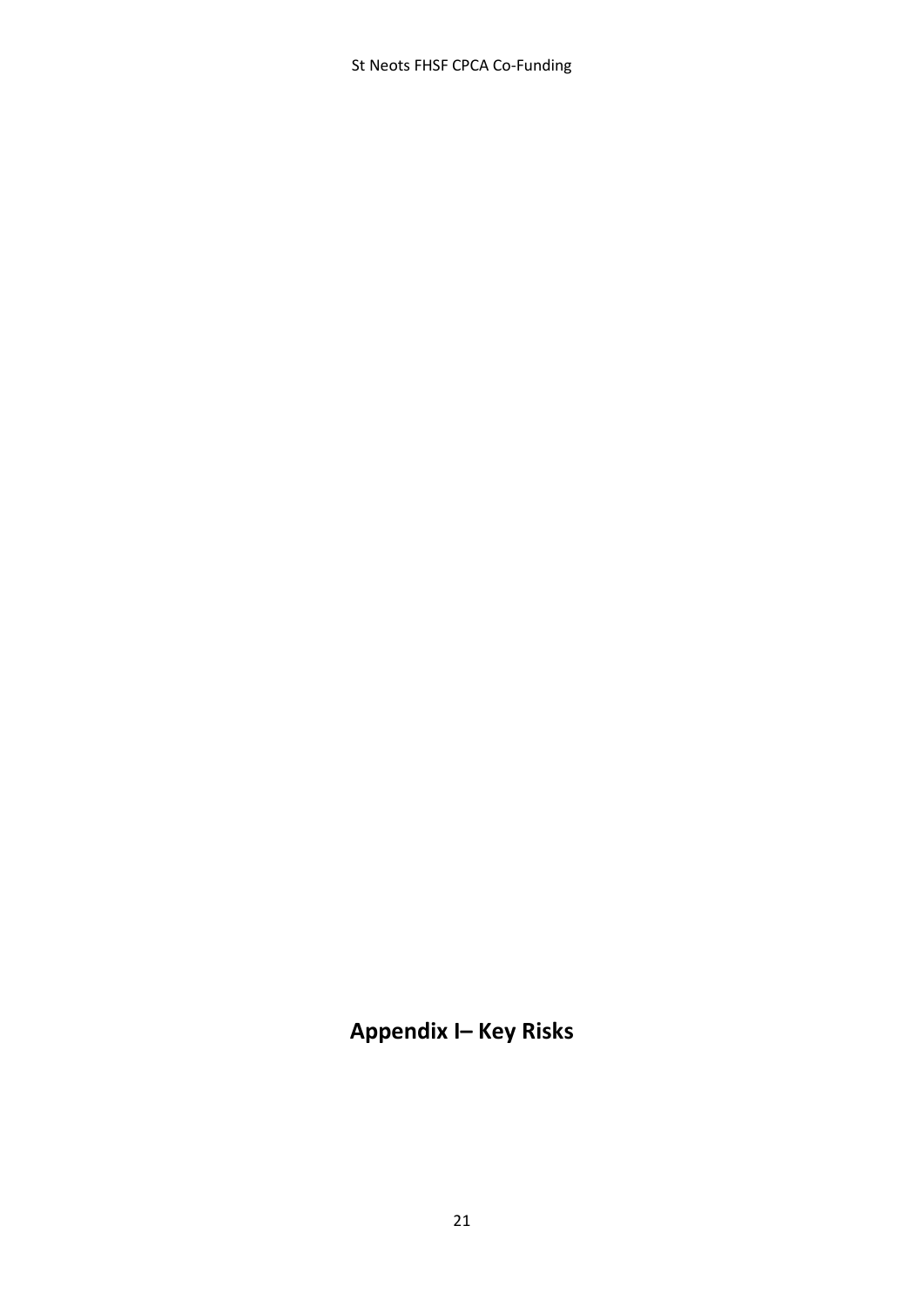St Neots FHSF CPCA Co-Funding

#### **Managing and Mitigating Risks**

The risks identified above are considered realistic but manageable at October 2021. All regeneration investments by their very structure are subject to significant risk/ The St Neots Masterplan and investment proposals pre-dated Covid 19 and the unforeseen 'doublewhammy' of the pandemic when combined with the economic adjustment required as a result of the implementation of Brexit. Mitigating these risks is dependent upon close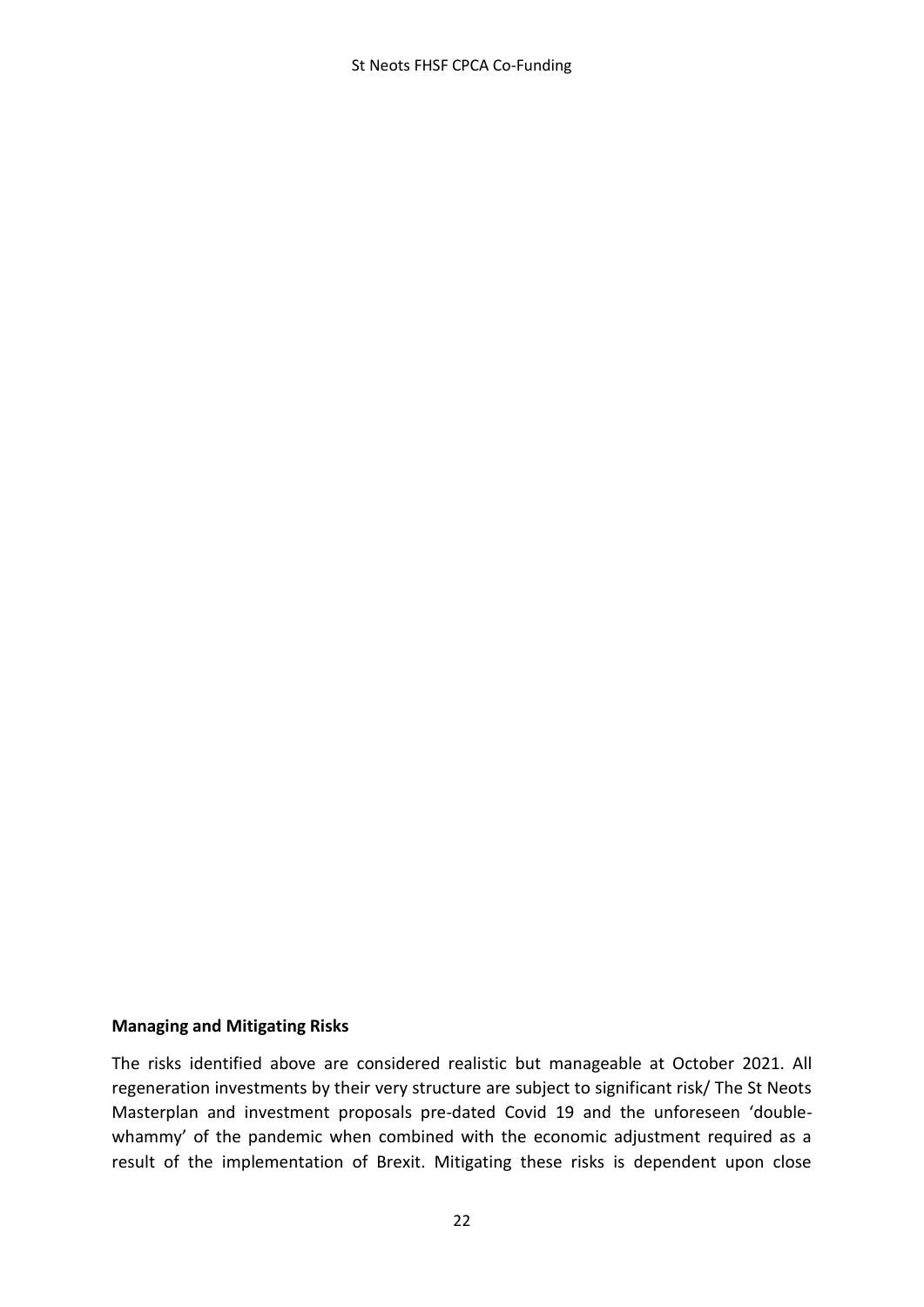| <b>Risk</b>                                                               | Consequence                                                                                     | Category                     | <b>Mitigation</b>                                                                                                                    | <b>Control</b>                                                                          | <b>Current</b><br><b>Risk</b> | Owner  |
|---------------------------------------------------------------------------|-------------------------------------------------------------------------------------------------|------------------------------|--------------------------------------------------------------------------------------------------------------------------------------|-----------------------------------------------------------------------------------------|-------------------------------|--------|
| Lack of buy-in from<br>Stakeholders                                       | Potential for<br>opposition<br>resulting in<br>elements of<br>programme not<br>being progressed | Political                    | Develop<br>Stakeholder<br>Engagement<br>Strategy                                                                                     | Develop and<br>implement<br><b>Action Plan</b>                                          | $\overline{9}$                | C Kerr |
| Underestimation of<br>feasibility costs                                   | Programme<br>cannot be<br>delivered within<br>current budget                                    | Financial                    | Review all costs<br>against latest BCIS<br>figures and other<br>recent<br>procurements -<br>revise<br>specifications if<br>necessary | Keep costs under<br>review                                                              | 12                            | C Kerr |
| Lack of HDC<br>programme/project<br>resource (capacity &<br>capability)   | Could result in<br>delays and/or cost<br>overruns                                               | Organisational/<br>Financial | Prepare Resource<br>Plan to identify<br>programme and<br>project needs                                                               | Review and<br>update regularly                                                          | 12                            | C Kerr |
| Lack of Professional<br>Advice for<br>Programme/Projects                  | Could result in<br>delays and/or cost<br>overruns and<br>potentially non-<br>delivery           | Organisational/<br>Financial | Prepare Resource<br>Plan to identify<br>programme and<br>project needs                                                               | Review and<br>update regularly                                                          | 12                            | C Kerr |
| Price of tenders<br>exceed budget                                         | Interventions<br>would need to be<br>scaled back or<br>additional funding<br>found              | Financial                    | Benchmark from<br>previous study                                                                                                     | Guide price to be<br>stated in<br>procurement<br>brief                                  | 12                            | C Kerr |
| Failure to deliver<br>within timescales set<br>out in grant<br>conditions | Potential clawback<br>of funding                                                                | Financial                    | Develop robust<br>project plans with<br>delivery<br>milestones which<br>meet funders<br>timescales                                   | Regular<br>monitoring of<br>projects to<br>identify any risks<br>and issues early<br>on | 12                            | C Kerr |

monitoring of issues and ensuring the allocation of capable and competent staff resources to the overall programme of projects. HDC is working closely with a range of partners and professional advisors through the enabling phase of this scheme. This support will be enhanced as the programme moves towards delivery over 2022 – 2025.

### **Appendix II**